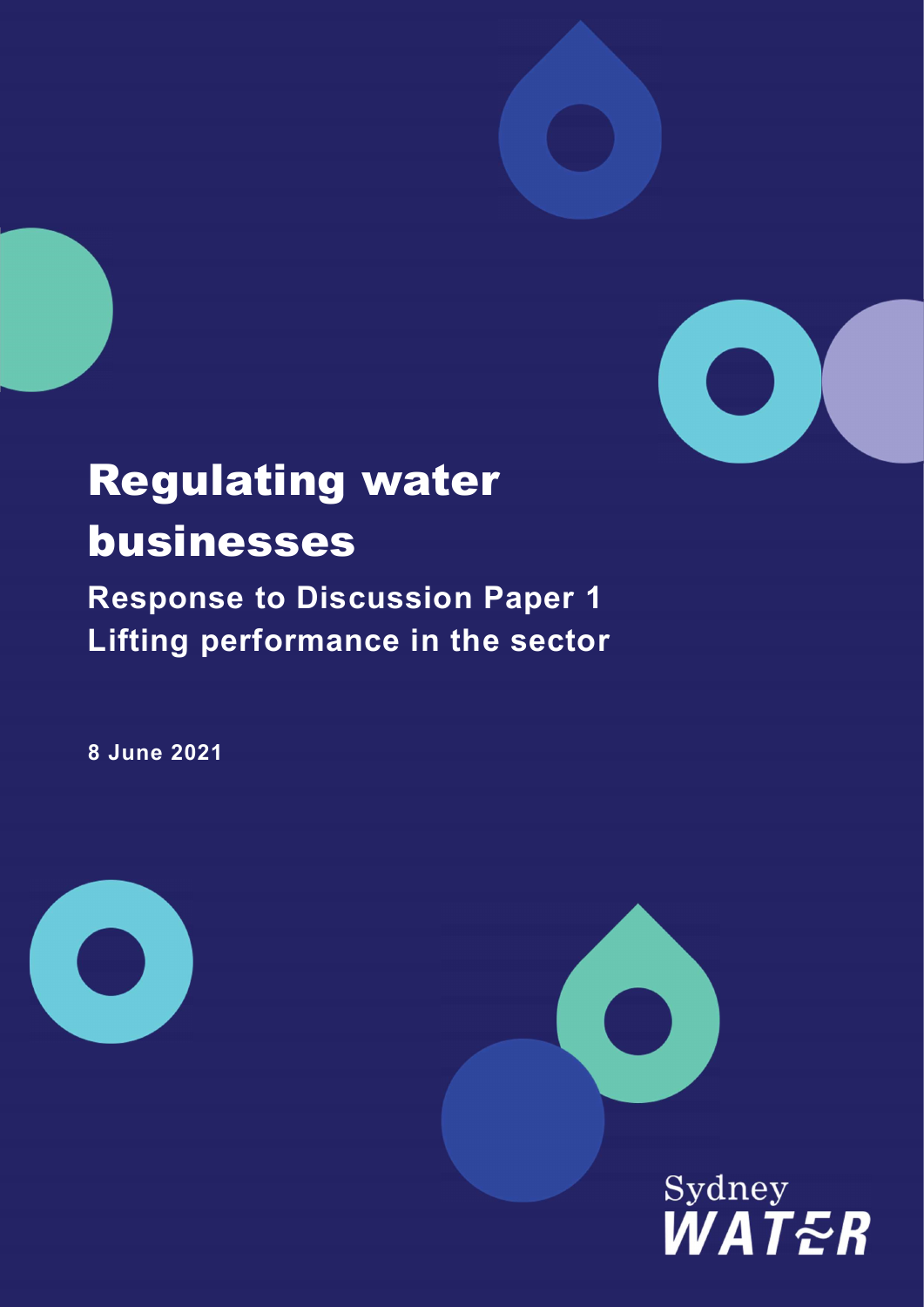



# Table of contents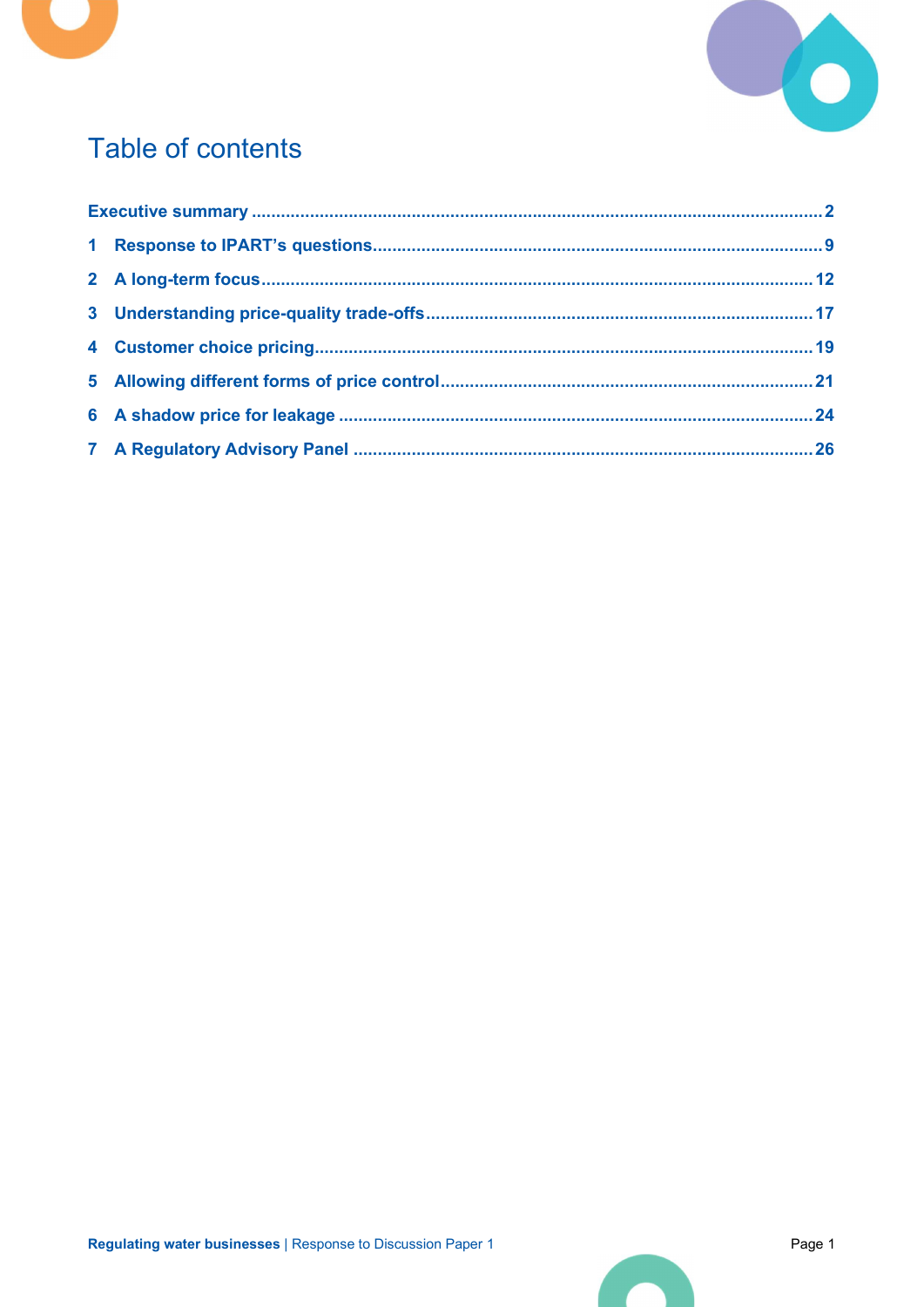

# Executive summary

We welcome this essential review that IPART is conducting. Regulatory reviews in the last decade have had the benefit of the regulated cost of capital falling significantly between determinations. It is not at all clear that the regulatory process would have survived in its current form had the cost of capital been moving in the opposite direction over this time.

Trends in customer bills are not merely an output of the regulatory process. Typically, political pressures become more difficult to manage for regulators, companies and customers as customer bills increase in real terms. While the regulator's role is to maintain objectivity in these scenarios, the approach to regulation itself often changes in response to sustained increases in customer bills in real terms. The energy industry in Australia and the UK can bear witness to this.

This presents a challenge for regulators and the companies they regulate to reinvent the regulatory process to demonstrate its value and its ability to adapt to changing circumstances. The customer and stakeholder demands on water companies are more complex and multi-faceted than they were when the current regulatory model was established more than twenty years ago. At that time the main focus was to ensure that newly corporatised companies did not exploit their monopoly position and that they had incentives to be more efficient.

While these concerns remain important, other imperatives have become more prominent and we see this reflected in the evolution of regulation in other markets. How effectively are the companies acting as stewards of their assets and how do their practices promote fairness across generations? How is the sector contributing to the reduction of carbon emissions and addressing climate change? How can the companies innovate and find way to ensure a cleaner environment and protect natural capital at lower cost to customers? While these are primarily challenges for the SOCs to address, the regulatory process should add more value to the resolution of these issues than it does at present. The players in the ecosystem have an opportunity to redefine key regulatory processes before reform to address these wider concerns becomes inevitable.

There is scope for the SOCs to be more highly performing companies and for IPART to be a more influential change agent in facilitating that performance and ensuring the SOCs produce what customers want. Regulatory processes must be refocused on the long-term issues faced by customers, starting with consideration of a long-term business plan presented by the SOC, generated through a process of engagement with its customers.

Consideration of the strategic direction of a reformed regulatory framework should start with focus on development of three key features:

- 1. the subject of the review is the company's long-term plan
- 2. prices are set based on a long-term price trajectory considering customer insight
- 3. the long-term plan and the price review focus on efficiency and innovation.

The implementation of a new regulatory framework will require a transition plan, agreed by all stakeholders. The next SOC price review submissions to IPART are only two years away. Some interim measures may need to be agreed to decisively shift the focus to the spirit of the new framework, which is to ensure regulatory activity is focused as far as possible on the articulation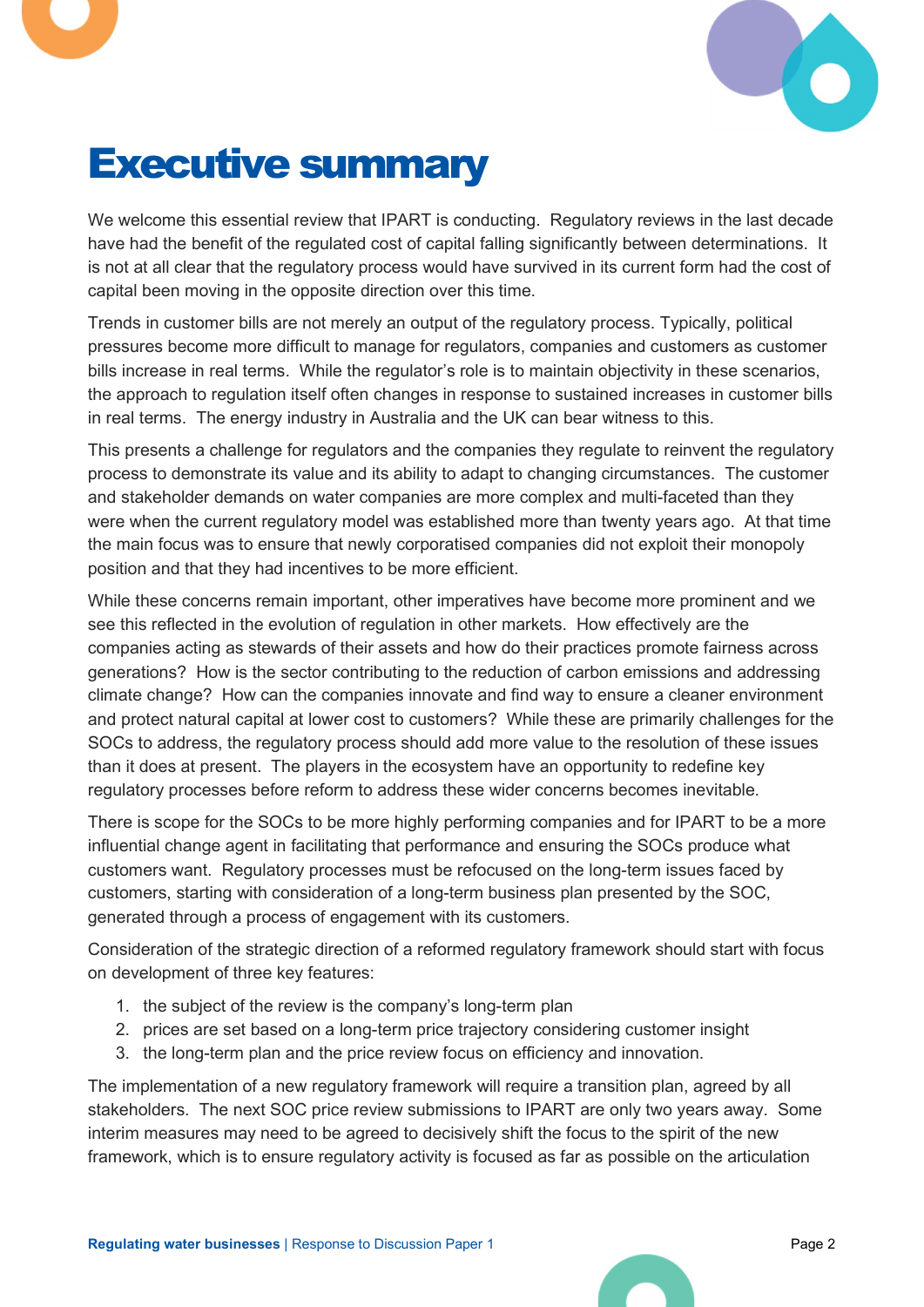



and resolution of the long-term choices and challenges faced in protecting the interests of customers.

# Institutional alignment is required to achieve system-wide policy effectiveness

The delegation by the government to IPART of the responsibility for setting water prices was part of a wave of utility market reforms internationally as part of a transition to more corporate structures in the provision of essential utility services. This reform was underpinned by regulatory processes, with EPA, NSW Health as well as IPART setting parameters for the SOCs operating at arm's length from government.

Decentralised systems of rule-making such as that established in NSW need to be coherent in the sense that different subsets of rules and regulations should, for system-wide policy effectiveness, be mutually supportive of (i.e. complementary to) one another. If not, one aspect of regulatory reform that appears to be an appropriately adjusted response to problems in its own specific context can nevertheless impede the effectiveness of other subsets of rules, even to the point of degrading the performance of the rule system (the institutional system) as a whole.

Regulatory reform should confront this policy co-ordination issue. IPART, EPA, DPIE, NSW Health, Treasury, customers and the SOCs are the main (albeit not the only) players at the heart of the NSW water and wastewater sector. The ecosystem in which they operate collectively produces outcomes from which customers benefit. The way this ecosystem operates is a function not just of the formal parameters (e.g. legal arrangements) that underlie the institutional relationships but of the assumptions, behaviours, cultures, and relationships that have developed between the main players.

While each player in NSW has a vision of its own role, it is not clear to what extent there is a shared vision of how regulatory processes should operate to produce the best customer outcomes. Government's ambition for the sector goes well beyond the efficient supply of existing services to customers (the core focus of IPART reviews), and this will be laid out in the Greater Sydney Water Strategy due in July 2021.

Resilience, carbon reduction, climate change, sustainability, and the challenges of integrated water cycle management all now have more focus, while there is also a stronger expectation of customer insight and engagement in the development of business plans. The government, rather than the SOCs, makes the final decision on the timing of major augmentations, such as new desalination plants, and governments and other regulators (e.g. EPA) control the rate of change over time in other costs (such as environmental regulation costs). This suggests the need for greater collaboration between the SOCs and these stakeholders if customers are to get the best outcomes.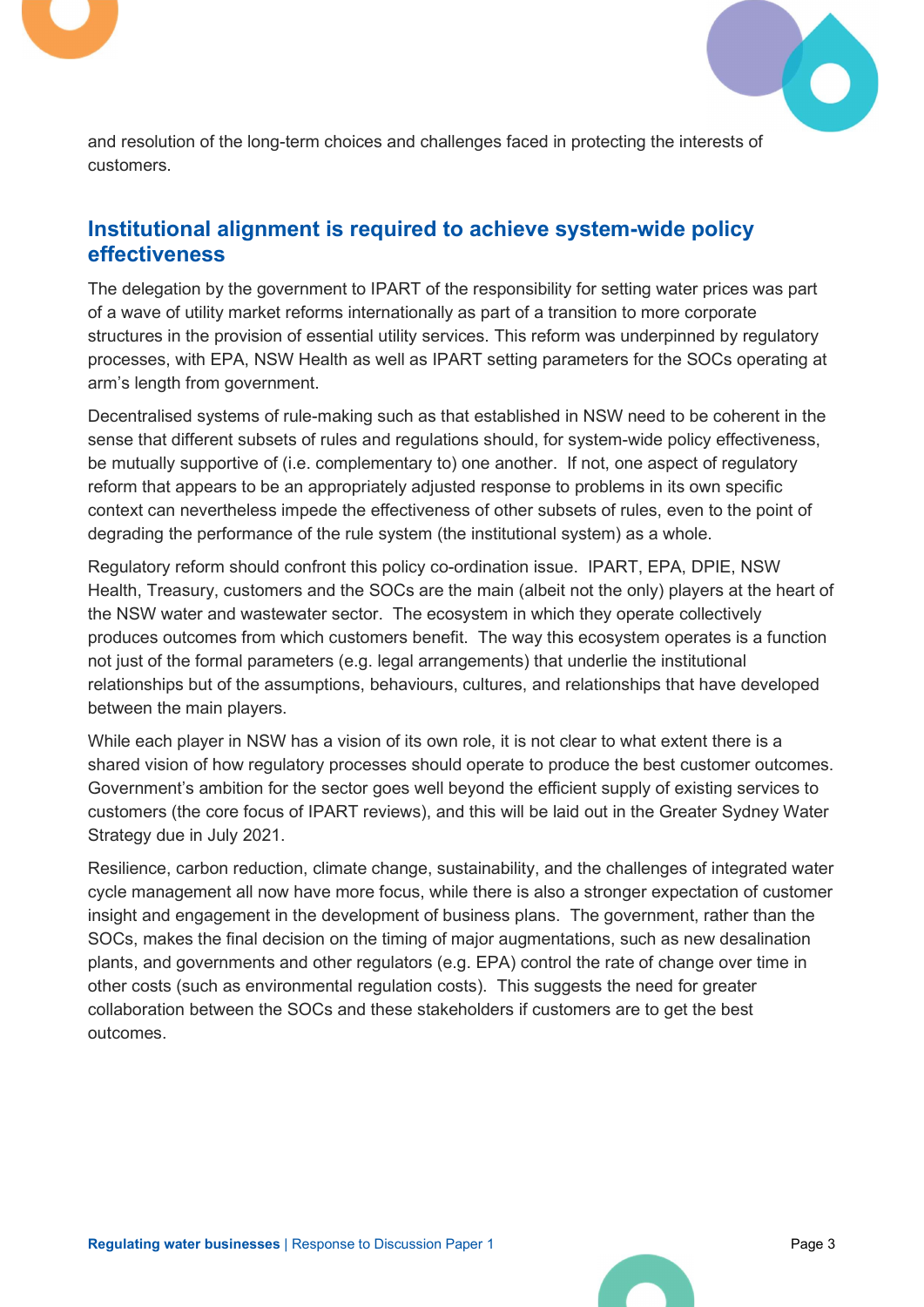

# The SOCs and IPART must change the culture and focus of the regulation

There have been positive evolutions in the regulatory framework. These are the result of the SOCs and IPART working together to improve and adapt it. For example, IPART approves higher expenditure than least cost where customer willingness to pay is demonstrated.

However, these changes are incremental. They do not represent a comprehensive reset of the regulatory framework, nor do they provide a vision for how we can maximise benefits and opportunities for customers in the future. A well-functioning ecosystem requires each player to have a vision, beyond its own role, of the behaviour and conduct it needs to demonstrate to promote a shared system-wide vision of what is required for policy and institutional effectiveness. Government clearly has a key role to play as the ultimate steward and authority overseeing the ecosystem.

In this respect, IPART operates a propose-respond price regulation model. This emphasises the separateness of the regulator from its regulatees and places responsibility on the SOC for its business plan. It makes clear that the SOC is unconstrained (subject to delivering plans that fit with its responsibilities) in the nature of the plan it provides for consideration. The SOCs ultimately set the direction of the service customers receive. The IPART Tribunal determines to what extent the SOCs' plans are demonstrated to be in customers' interest and to what extent the associated expenditure should therefore be recoverable through customer prices. While these arrangements serve a purpose and independence of the regulator is of course important, propose-respond does not convey a sense of a mutually supportive endeavour to improve customer outcomes.

When the desired outcomes are long-term, complex, and subject to resolution of difficult policy trade-offs, this may be problematic for the good functioning of the ecosystem. A shared understanding of the nature of the policy challenges, arising from deep engagement between the leadership of the different players, is likely to be helpful.

In particular, parties must develop an understanding of when collaboration is needed so that they can together work to improve system-wide policy effectiveness. This understanding can reinforce and help preserve the ecosystem, allowing each party to continue to perform its distinct function in harmony with the rest of the system. Given the differences in their core functions, the different players are likely to often have sharply differing perspectives. This diversity should promote effective dialogue and good decision-making, provided there is a shared belief in the strength of the ecosystem.

In short, the regulatory process in the NSW water sector must be able to adapt to demonstrate its continued relevance to the resolution of new policy challenges. For this to happen, the players must be able to switch between different relationship modes, focusing on maintaining their independence, while also knowing when it is prudent and healthy to collaborate and build shared understanding. Ecosystems are fragile and must be able to adapt to promote their longevity in serving customer interests.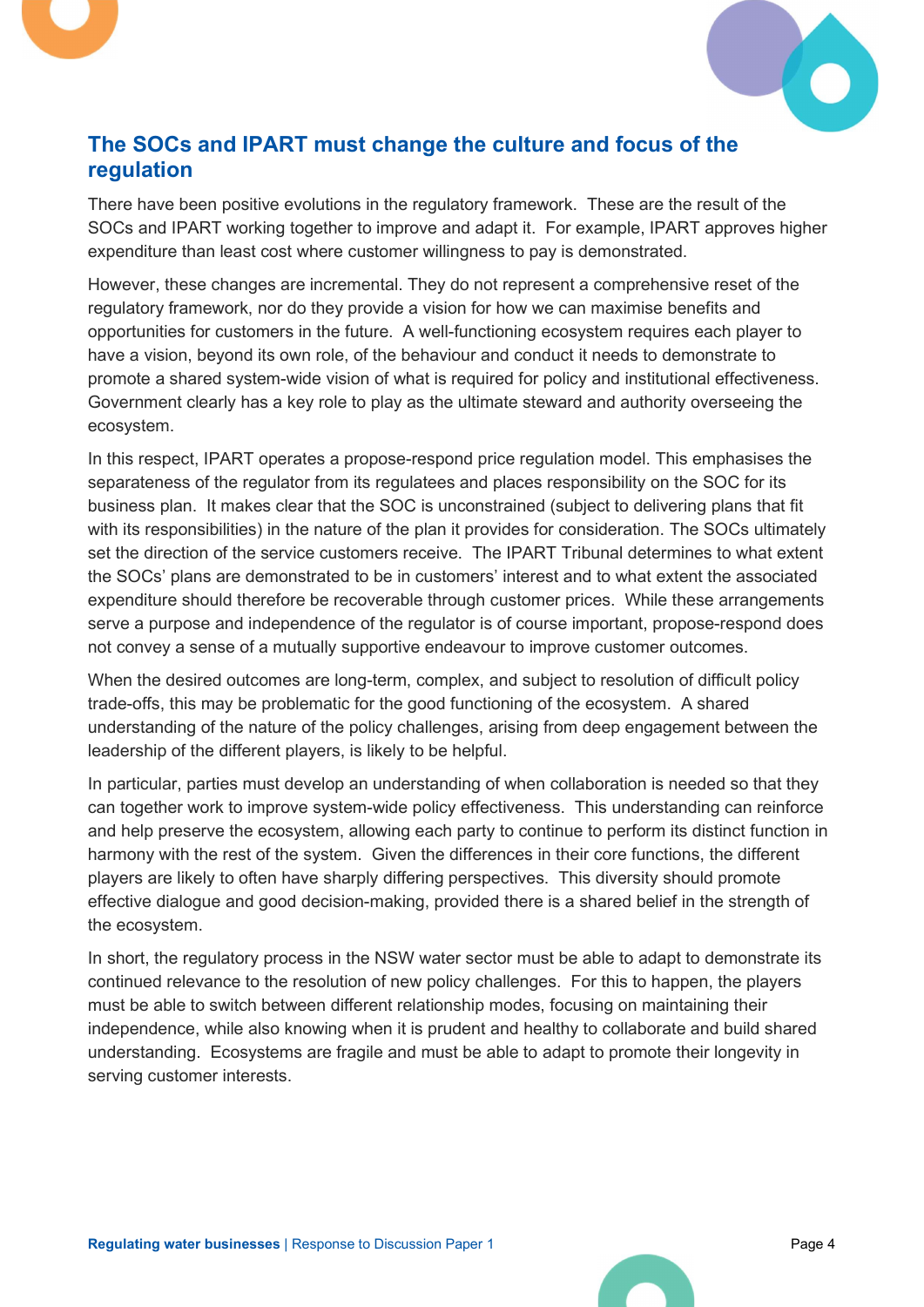



# The regulatory process must shift to a long-term customer focus

The investment outlook for NSW, with ageing existing assets in need of replacement and additional expenditure in new assets to support the growth of the city, means real customer bills will most likely increase in the medium-term. Indeed, concerns about future drought in the light of the recent drought experience, may drive early investment in new augmentation, further compounding the affordability challenge. While the re-introduction of developer charges in 2023 may start to provide some countervailing downwards bill pressure, the prospect of an increase in the cost of capital over the next decade suggests a strong possibility of large customer bill increases.

There is a stark contrast between these long-term issues that preoccupy government and customers and the short-term focus of recent SOC price determinations. The SOCs provide a snapshot of their progress in their submissions, and IPART adjudicates on the extent to which the SOCs have successfully made the case for the additional expenditure. However, the regulatory process itself is not adding significant value to the resolution of these long-term issues. While many of these issues are ultimately for government decision, the process for reaching those decisions will be enriched if the regulatory process adds more value to the articulation of the policy choices, representing customer insight and shedding light on trade-offs that will need to be made. IPART is well-placed to help the SOCs articulate these choices to customers.

The current process provides some assurance that the SOCs, as natural monopolies, have plans that have been subject to independent scrutiny. But we should expect more from what is a resource-intensive process for all parties. It has been acknowledged in most other regimes that "the building blocks approach can result in a disproportionate amount of attention on the costs and efficiencies of inputs used to produce services, with less specific emphasis placed on the value of outcomes delivered to customers or potential value improvements to customers through more innovative service offerings".<sup>1</sup>

Both the SOCs and IPART should approach the regulatory process in a different way, shifting from an emphasis on cost to an emphasis on value. Expenditure reviews now largely take a cost minimisation perspective. Performance against regulated standards is taken as a key parameter in validating levels of expenditure. Deviations from a 'minimum necessary' perspective need to be justified by evidence of poor performance, cost pressures or customer service demands. The focus is on identifying the minimum cost required for the company to be compliant with its obligations (customer service and environmental obligations, including its obligation to serve new customers), rather than providing the best value service proposition.

There is also little focus on innovation. The relatively short-time horizon for the review (four years) does not encourage or reward experimentation or innovation. IPART's consultants seek evidence of optioneering, and this can make them more supportive of marginal projects. However, speculative projects are likely to be ruled out or may not make it into the plan, given the costminimisation focus of the framework resulting in pressure to constrain the overall allowances.

We set our response to IPART's specific recommendations in the graphic overleaf.

<sup>&</sup>lt;sup>1</sup> Littlechild, S., Regulation, customer protection and customer engagement, EPRG Working Paper, 23 June 2011.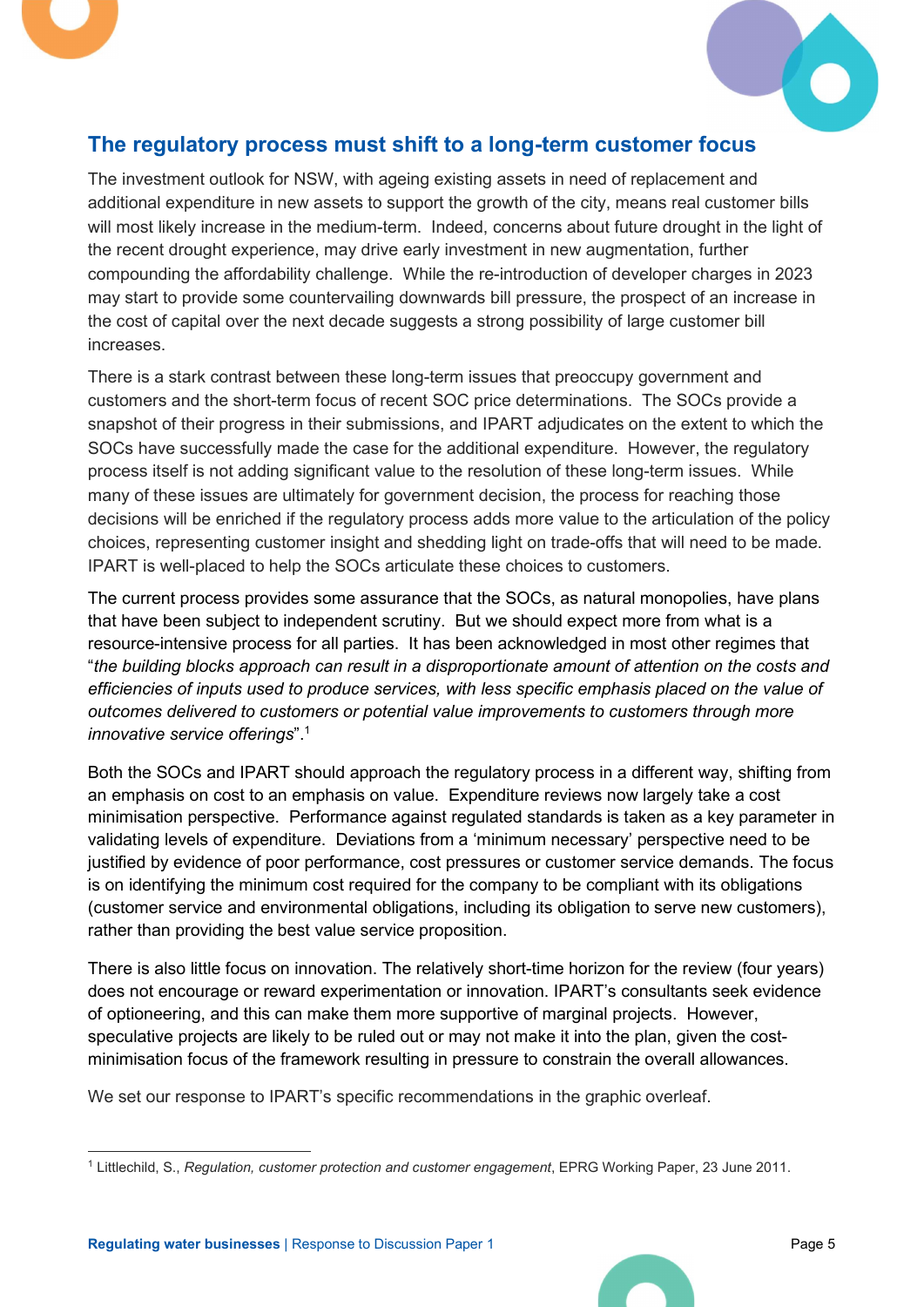#### **IPART'S PRELIMINARY VIEW COUR VIEW**

periods to promote ongoing engagement and long-term planning, provided there is credible evidence that these proposals are in the best longterm interests of customers

Support longer determination

 Instead of simply setting longer price paths, we propose shifting the regulatory process to a longer term focus to recognise that the long-term outlook is fundamental to informing the shortterm plan.

Short-term prices are currently set with little or no regard to the liabilities to which customers are exposed over the long-term. Shifting all participants in the regulatory ecosystem to a stronger focus on the long-term to inform shorter term decision-making is the single biggest improvement that we believe our customers require of us from the regulatory process.



Develop a framework for customer choice pricing to allow for a personalised service where it would deliver a win-win for the customer and the business

 A focus on customer choice may promote a focus on the demand side and perhaps the role of digital meters in helping to engage better with customers and reflect their preferences.

However, customers need a stronger focus through the regulatory process on the entirety of the service that they receive, to deliver the best value in meeting their collective requirements. A focus on customer choice at this time may be a diversion from the pressing issues that Sydney Water needs to resolve for its customer base and for the community as a whole.



Provide the option for businesses to propose different forms of price controls (including a revenue cap)

 Sydney Water will propose a revenue cap as part of its next IPART business plan submission. We are happy to work with IPART on pricing principles so that our pricing reflects best practice and is informed by our engagement with our customers on tariff structures.

The revenue volatility that a regulated business can face as a result of the operation of price caps makes no sense for a business largely based on fixed costs. This conclusion has already been reached by most utility regulators in Australia and the UK.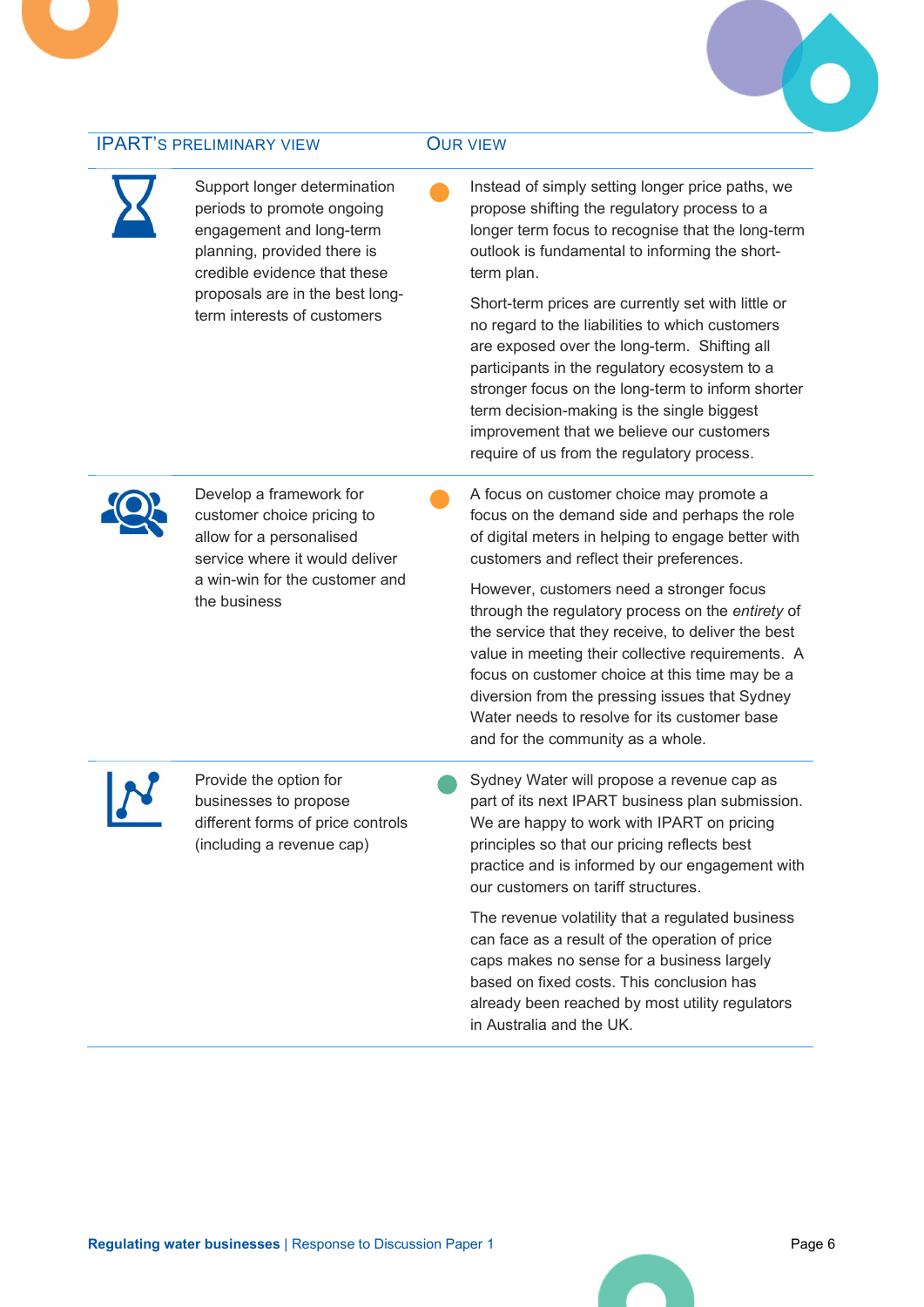

A long-term approach does not necessarily mean longer price paths, although a five-year determination at a minimum is sensible for future planning. We propose shifting the regulatory process to a longer term focus to recognise that the long-term outlook is fundamental to informing the short-term plan. Growing expenditure requirements and challenges in the industry have been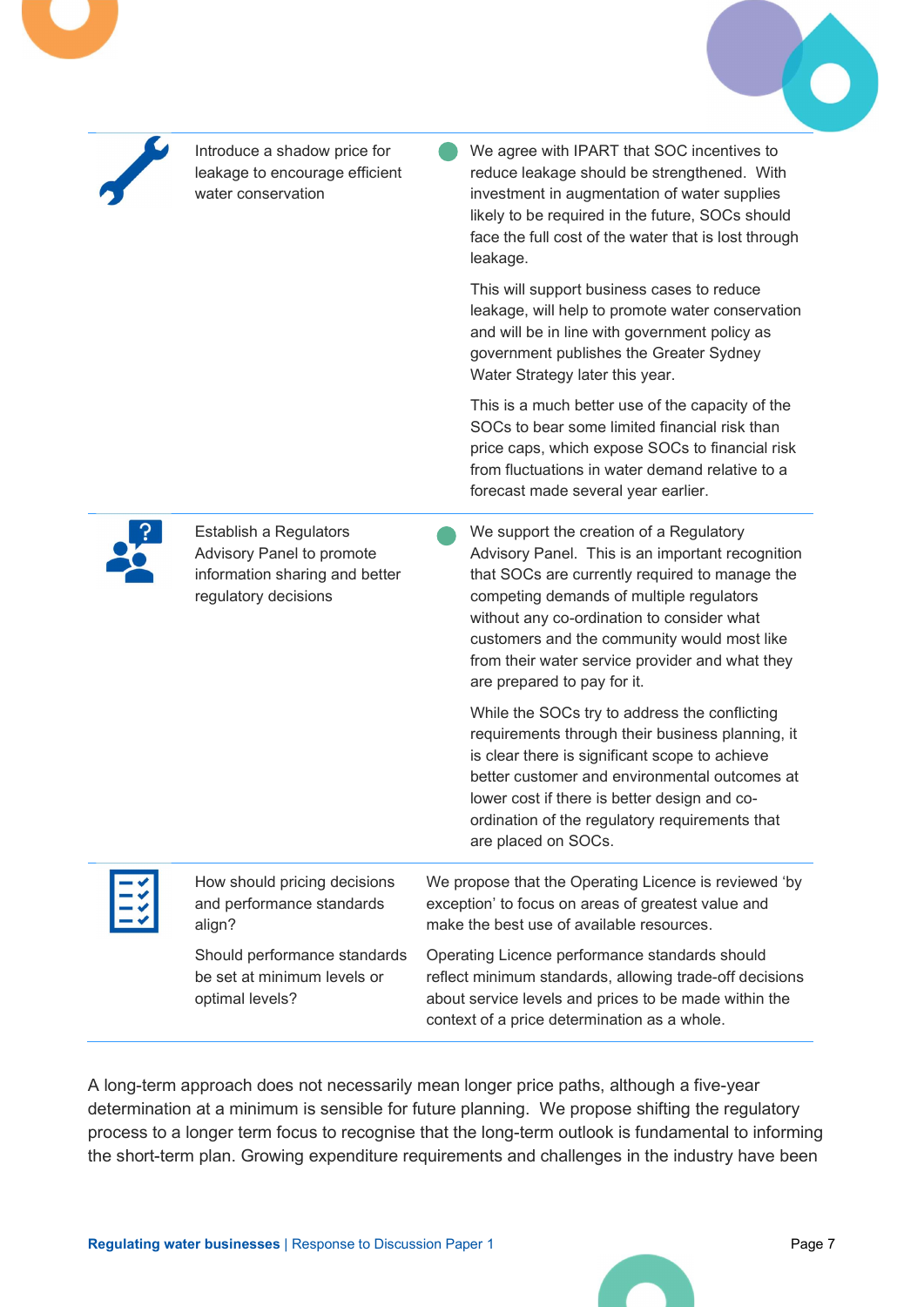



masked by a historic low cost of capital. Future bills will likely be unaffordable if the problem is not addressed. A key opportunity for a reformed regulatory approach is to adopt a long-term approach when setting prices.

Shifting all participants in the regulatory ecosystem to a stronger focus on the long-term to inform shorter term decision-making is the single biggest improvement that we believe our customers require of us from the regulatory process. Sector-wide changes in culture need to be made so we can together ensure our regulatory processes focus on the highest value issues for customers.

We agree that longer determinations will require better long-term information because IPART will want to ensure prices are broadly cost-reflective over time. However, IPART needs to be aware of biases in its own decision-making processes which risk encouraging short-term focused determinations. It is clear that the SOCs need to improve their long-term planning processes, but IPART needs to work with the SOCs to assist them to make this cultural change. To the extent that the focus of the regulatory process remains short-term, it is customers that will lose out. Where SOC business plans do not fully recognise future liabilities facing customers, these costs are simply being stored up for future customers to pay. This is not a good result for customers or the sector as a whole.

Expenditure allowances granted by IPART to the SOCs are only as good as the information from the companies from which they are derived. They do not become cost reflective (or efficient) simply because they are based on costs that have been subject to IPART scrutiny. Likewise, the short-term prices the SOCs charge are not necessarily reflective of the long run costs or liabilities that customers face. We should not overstate the virtues of the status quo in considering the case for change.

Indeed, current prices are not cost reflective in the narrow sense meant by IPART. Sydney Water expects to spend 30% more on capital expenditure than allowed by IPART in this 2020-24 period, and we have a good record of IPART approving that expenditure in ex-post review. In addition, Sydney Water currently expects to recover about 3% (\$300m) less in revenue than allowed for by our revenue requirement (as a result of lower than forecast water demand). So at least in this regulatory period, there is a significant element of deferral of cost recovery. Some capital cost incurred in this period will be recovered in the period from July 2024 and some operating cost deemed efficient by IPART either will not be incurred at all, will be incurred at the expense of the shareholder or will perhaps be deferred into the next period.

There may always be some difference between targeted and actual revenue recovery in any regulatory cycle. But the more important point is IPART should have more regard to how what customers are paying over this period corresponds to the long-term exposures and prices they are likely to face, and correspondingly less on the accuracy of cost recovery relative to prices in a particular cycle. While we do not claim a perfect understanding of customer preferences, evidence suggests that what customers care about is how what they pay now corresponds to meeting their short- and long-term needs. They want to know their contributions help deliver a sustainable water supply system, not necessarily that their current bill is as cheap as it can be. Sydney Water, together with IPART and all other stakeholders, is committed to improving the regulatory process to help provide this information to customers so that they can make more informed decisions about the services they receive and their affordability in both the short- and the long-term.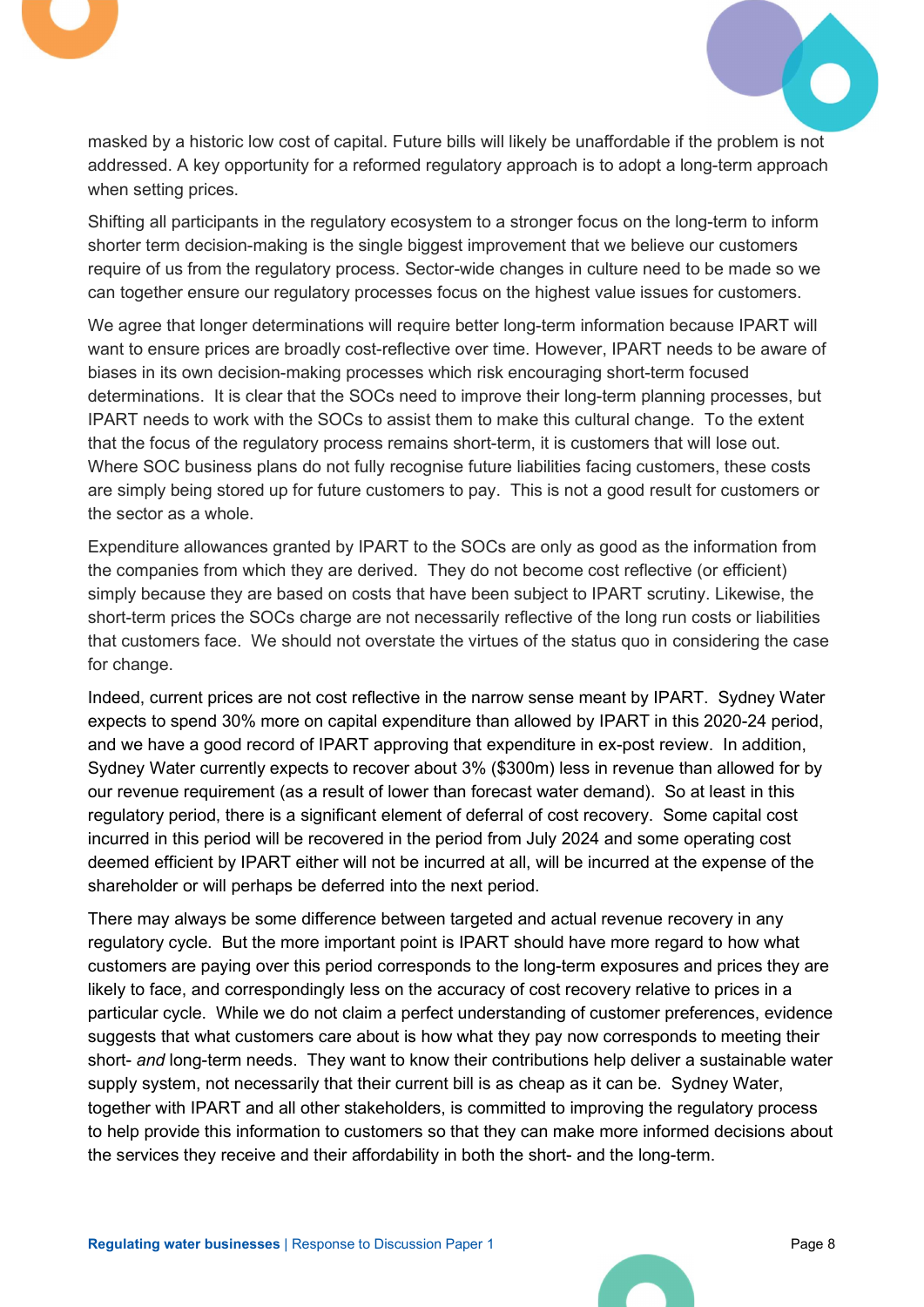

# 1 Response to IPART's questions

Q1. How should each review period be sequenced to promote outcomes in the best long-term interests of consumers?

We believe the long-term interests of consumers could be best achieved by taking a long-term focus and implementing changes in the regulatory ecosystem as discussed such as those considered in Chapter 2.

On a practical level, reviewing the Operating Licence 'by exception' and with a two-year gap between OL and price review represents a better use of scarce regulatory resources. Licence review should be focused on resolving specific challenges, rather than having regular periodic reviews with no specific strategic purpose (see Chapter 3).

Q2. Should the determination period be based on a set of principles? Or should we set a default determination period that we would only deviate from in exceptional circumstances?

The approach to determining the length of a price path should be flexible and take account of the business in question. We broadly support the principles IPART identifies to do so.

We also note that, as with any principles IPART has regard to, this list should include the longterm interests of customers. We also support the continued use of the suite of pricing principles contained in the National Water Initiative where relevant.

Q3. How should performance standards be set, for businesses with, and without, an Operating Licence?

For businesses with an Operating Licence, we consider the licence should reflect minimum performance standards. Performance above those standards should be agreed with customers via the price review. See Chapter 3.

Q4. How best to align pricing decisions and performance standard setting to enable businesses to make trade-offs between the two. For businesses with an Operating Licence, should IPART's Operating Licence and price review processes be run concurrently?

Not setting an 'optimal' level of performance for standards relating to service interruptions in the Operating Licence would allow trade-off decisions about performance against these aspects of service to be made more holistically in the context of the overall bill and service package.

To smooth resourcing burdens and establish clear minimum standards up-front, there would ideally be a two-year gap between the conclusion of the Operating Licence review and the price review. See Chapter 3 for further detail.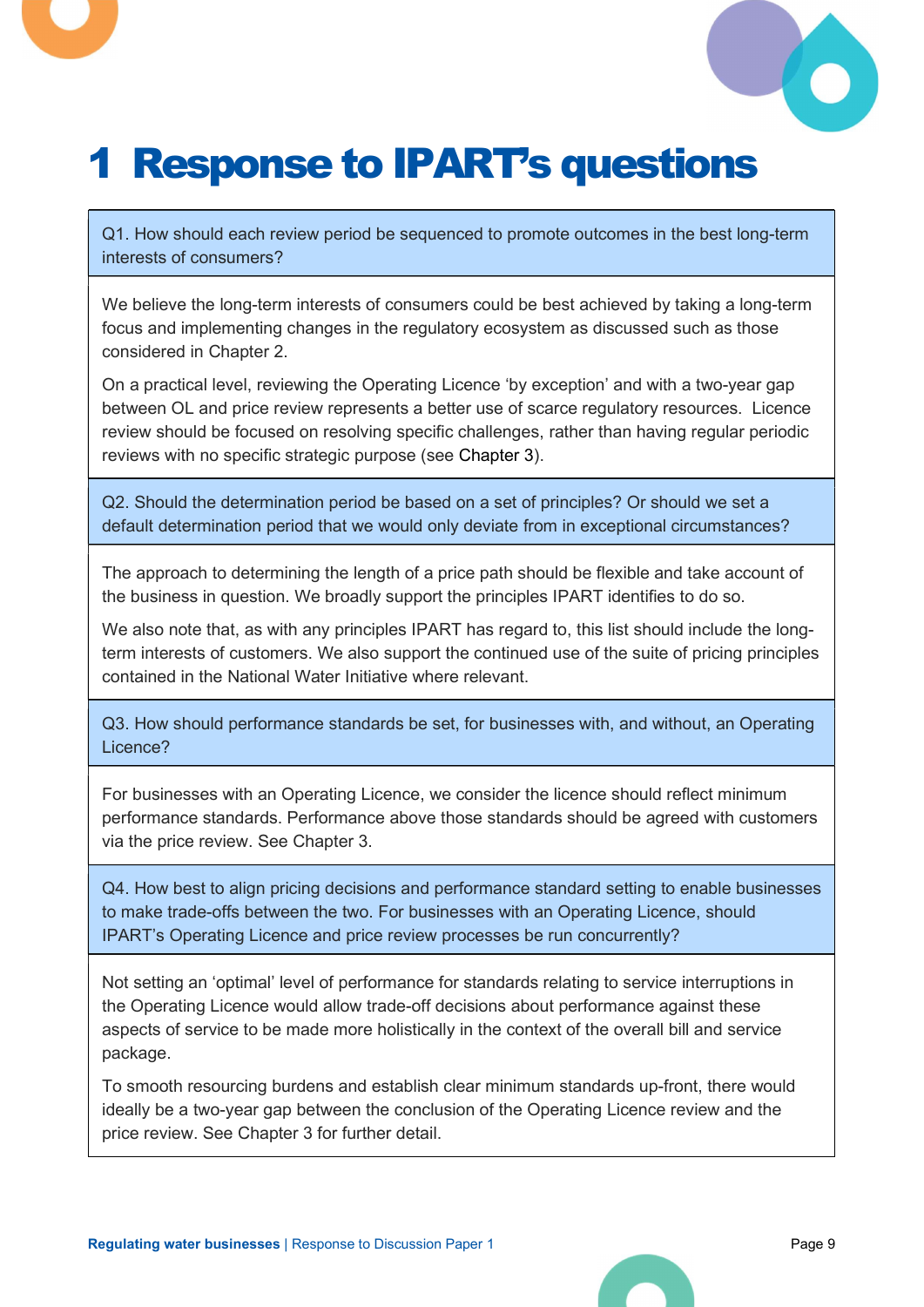

Q5. What are the appropriate pricing principles for customer choice pricing?

IPART's principles for customer choice pricing are appropriate. However, focus should be on the collective requirements of customers, not individual opt-in services. See Chapter 4.

Q6. How can IPART assist the water businesses in utilising customer choice pricing?

Relative to the imperative to shift the regulatory process to a long-term focus, we do not think customer choice pricing should be a major focus at this time. See Chapter 4.

Q7. What would be the appropriate side constraints and pricing principles under a revenue cap approach, or a weighted average price cap, to ensure efficient and equitable outcomes?

Sydney Water will be proposing a revenue cap at its next review. Measures can be considered to address concerns about bill volatility within period, although these concerns should not be overplayed. Service charges already adapt on an annual basis to reflect the operation of SDP. See Chapter 5.

Q8. Should the value of water used in the shadow price be based on a short run marginal cost or a long run marginal cost of supplying water?

The usage price less the costs businesses already incur from leakage appears to be an appropriate shadow price.

Q9. How we can account for unbilled water under a shadow price for leakage?

The shadow price should reflect the uncertainties in reported leakage from unmetered use and other unforeseeable circumstances through an element of discretion or a small uncertainty band.

Q10. What would be the goals of the Regulatory Advisory Panel (RAP)?

The overarching goals of a Regulatory Advisory Panel (RAP) should be to promote regulatory decisions that are in the long-term interests of customers, by enhancing co-ordination and information-sharing, encouraging best-practice regulation and promoting regulatory innovation. See Chapter 7.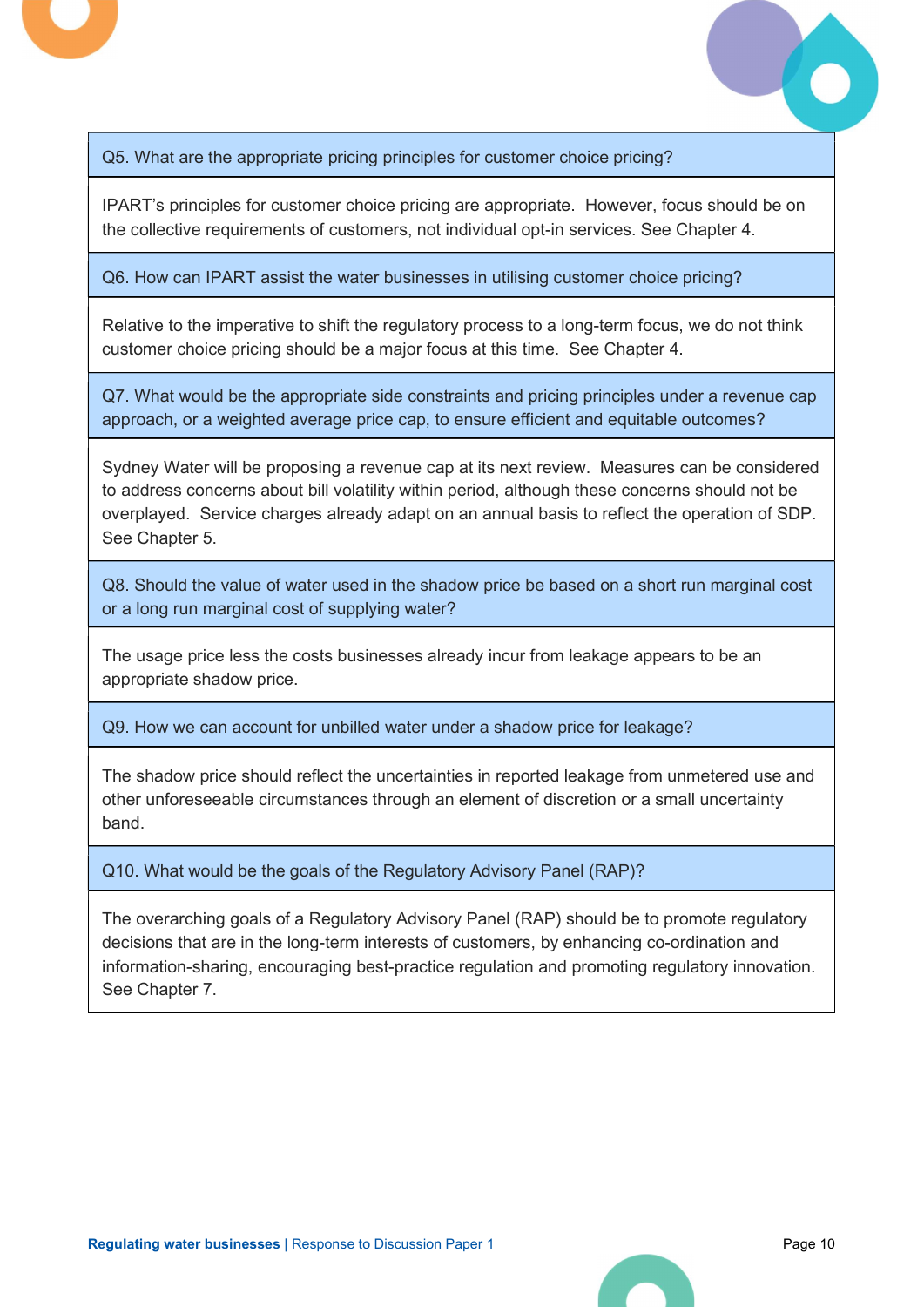

### Q11. Who might participate in the RAP?

Members should include current regulators and government agencies who have a significant role in establishing policy or regulatory obligations for water businesses, such as the Department of Planning, Industry and the Environment. Customer representative groups should also attend as needed. See Chapter 7.

Q12. How would the panel operate?

We broadly support the draft charter presented in IPART's Discussion Paper. We recommend that the panel meet at least twice a year, with its effectiveness independently reviewed after an agreed trial period. See Chapter 7.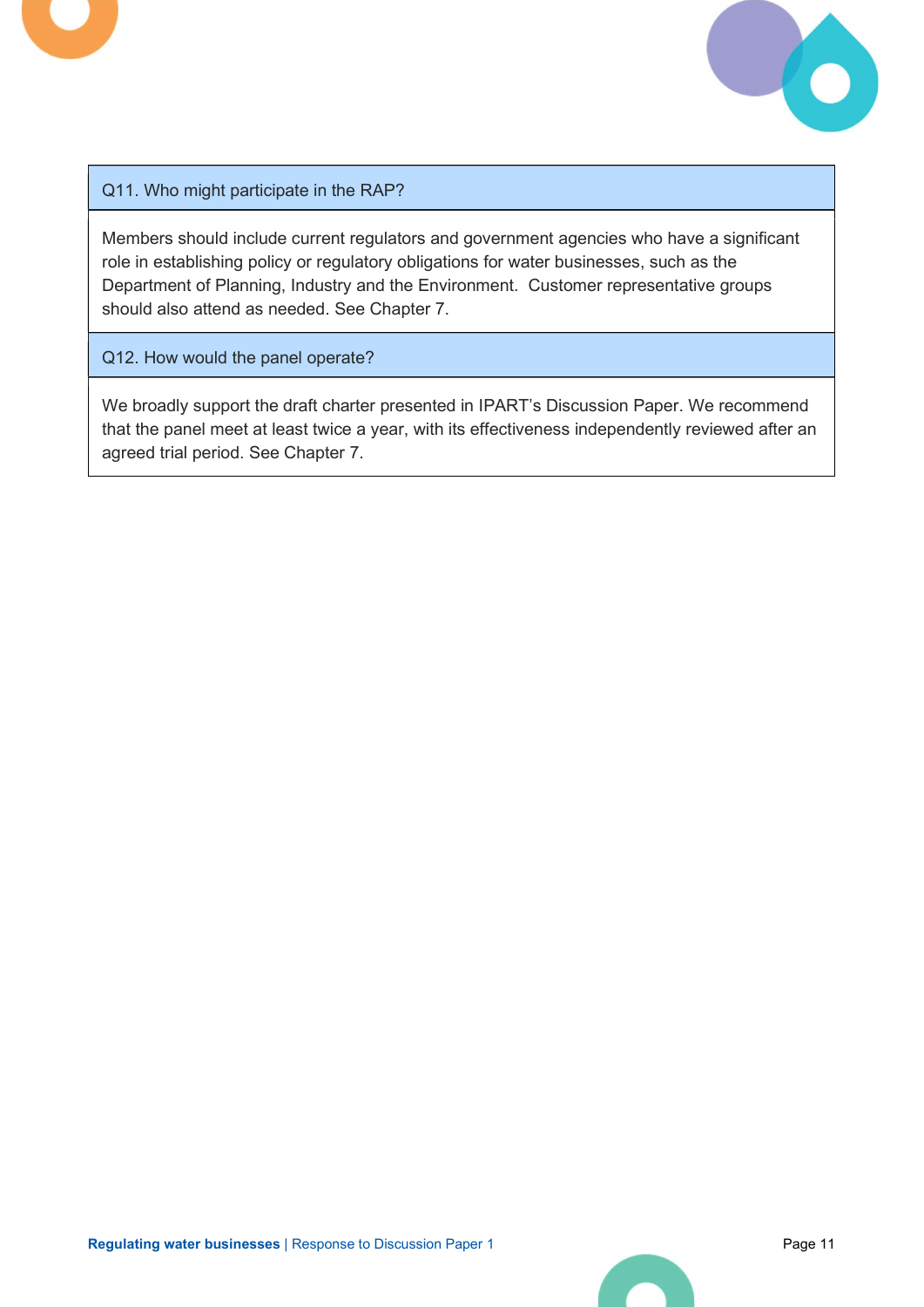

# 2 A long-term focus

#### Key messages

Consideration of the strategic direction of a reformed regulatory framework should start with focus on development of three key features:

- 1. the subject of the review is the company's long-term plan
- 2. prices are set based on a long-term price trajectory considering customer insight
- 3. the long-term plan and the price review focus on efficiency and innovation.

The implementation of a new regulatory framework will require a transition plan, agreed by all stakeholders. The next SOC price review submissions to IPART are only two years away. Some interim measures may need to be agreed to decisively shift the focus to the spirit of the new framework, which is to ensure regulatory activity is focused as far as possible on the articulation and resolution of the long-term choices and challenges faced in protecting the interests of customers.

# A long-term focus is needed

In 2017, Infrastructure Australia estimated that the average water and wastewater bills for customers would increase by \$600 in real terms to 2027 as shown in in Figure 1.

### Figure 1: Projected increase in average residential customer bills



Source: Infrastructure Australia, Reforming Urban Water – A national pathway for change, 2017, p 30.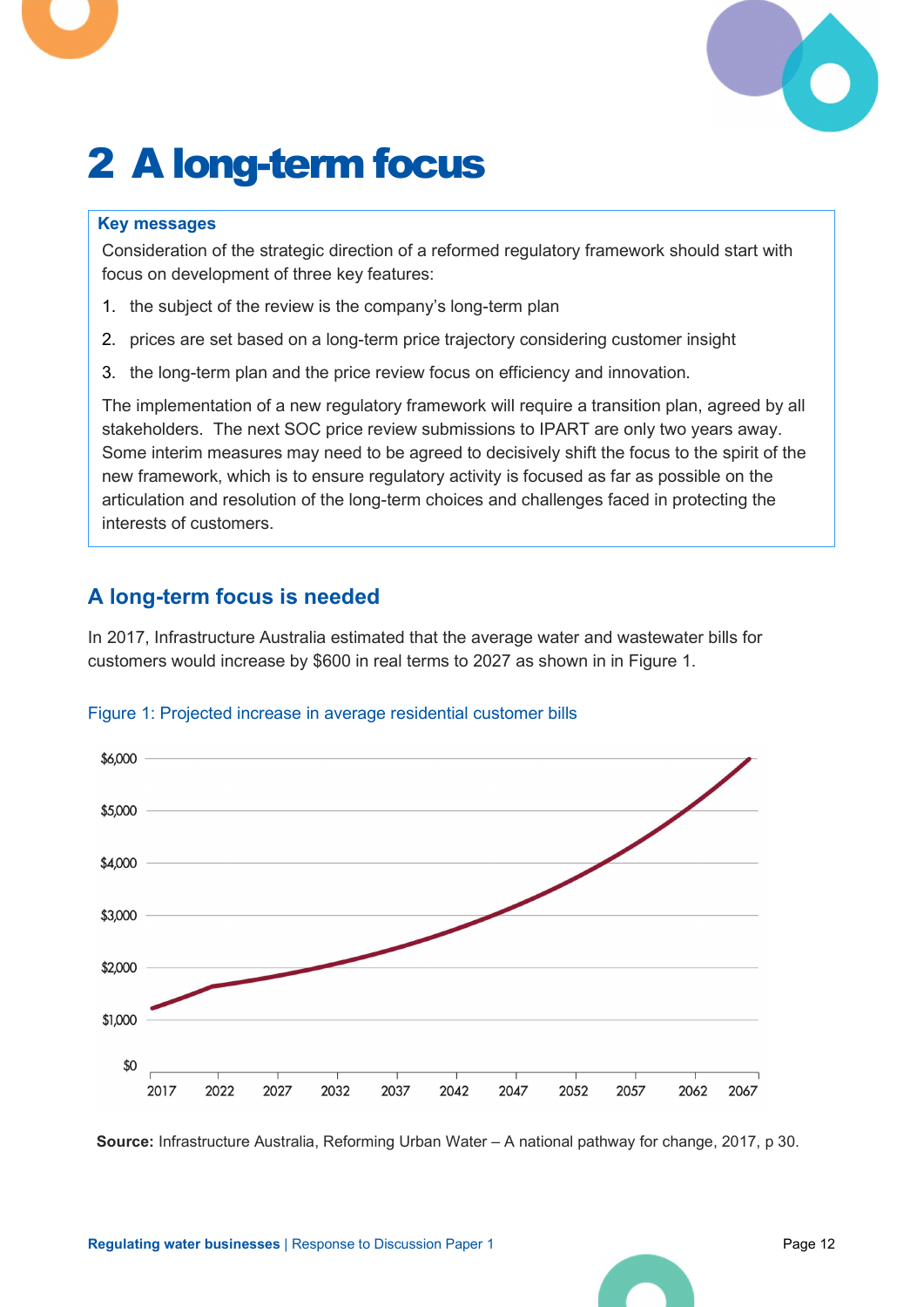



Price increases of this magnitude would run the risk of undermining customer confidence in the water sector and could prompt calls for a new approach to regulation and pricing as a means of 'keeping water affordable'. There may of course be different views about likely future industry costs. However, whatever view one takes, the scenario does raise the following questions:

- to what extent are current customers paying the same or less than the costs that future customers will pay?
- what is the basis on which we charge customers now: if future investment turns out to be very expensive, should customers pay for it as it is incurred (pay-as-you-go), or should they be paying a rate that better reflects the best estimate of the long run costs, accepting that estimates of the long run costs will be refined over time as new technology and customer preferences develop?

Our view is that a central task of the regulatory process should be to add more value to the challenge of answering these questions. The following is our summary of how the regulatory process should change, recognising that the next price reviews are likely to be part of a transition to a new stronger long-term focus.

# The subject of the regulatory review is the company's long-term plan

The regulatory process needs to be based on a review of the company's long-term plan, and the proposed deviation to that plan in the light of company performance, new challenges, and customer feedback. This should be the natural process, given that most expenditure presented at each review will have been approved at levels close to these amounts in previous reviews, so it is likely to present little novelty. In addition, while new expenditure will be spent in the next period, much of the customer benefit that flows from it will only be apparent in future periods.

In short, the expenditure required for each period and the customer benefits that flow from it are not discrete and unique to that period. The links between expenditure and performance are mostly only observable over the long-term. The regulatory process should be designed to add the most value, given this reality. The current process does seek to gather evidence to identify long-term trends, and some decisions follow from this. However, the process is dominated by a review of performance in the three prior years and review of expenditure for the next four, with relatively little reference to the long-term challenges faced by the company and its customers.

This is not well aligned with customer requirements. In a long-term asset-based industry dominated by sunk costs and assets for which customers pay over decades, the long-term focus must be far more central to the process. The responsibility to provide the information to enable and facilitate that discovery process falls heavily on the companies. If the companies do not on their own initiative deliver a business plan with sufficient data quality to support a meaningful discussion about long-term policy priorities, then the regulator should require them to provide it and should encourage the cultural change necessary for the company to do so if necessary. In summary, the regulatory system needs to move to operate on a more continuous basis, with the four-yearly regulatory determinations being 'check points' rather than stand-alone events.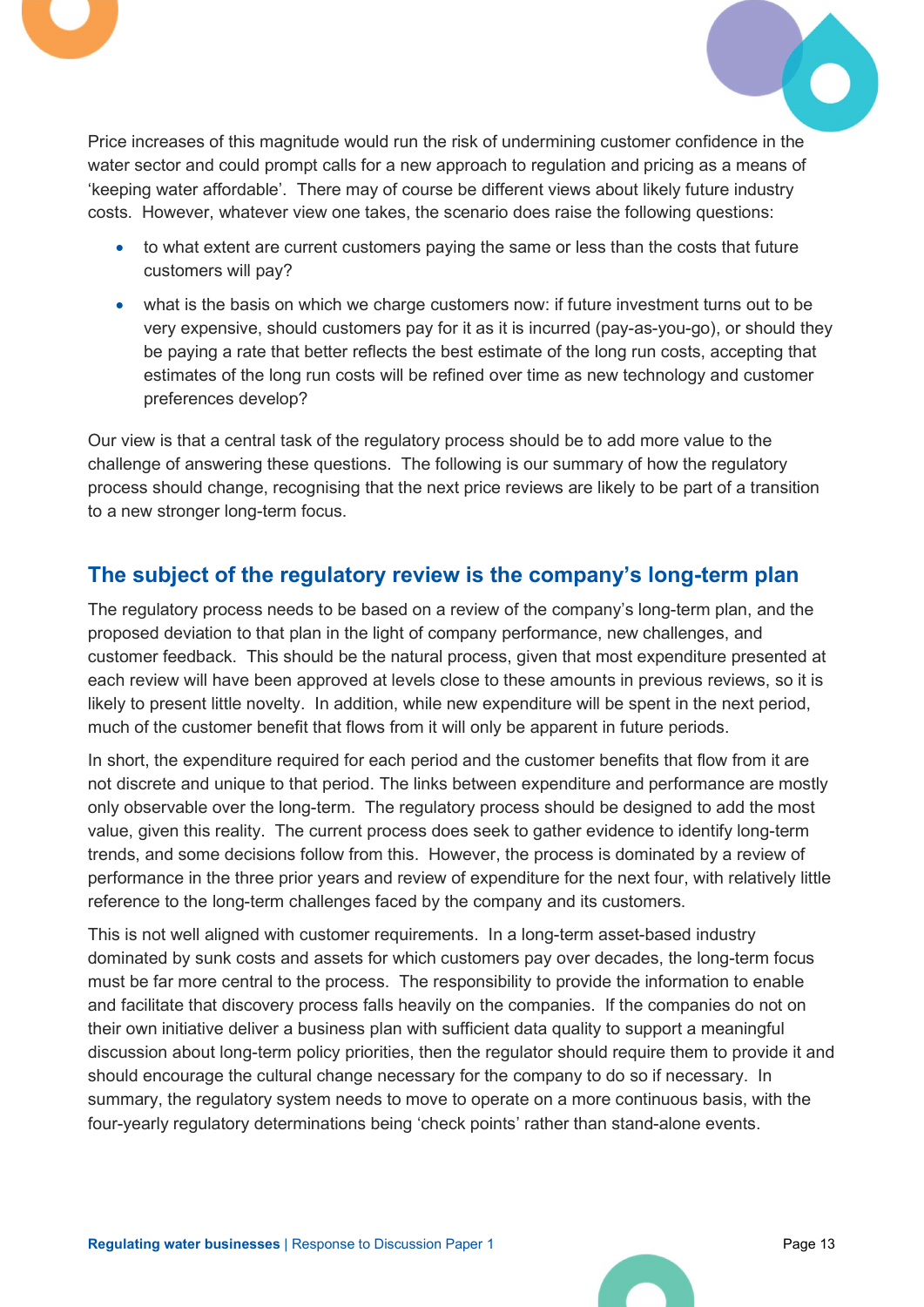



Long-term plan means a single expenditure plan for the company, looking ahead at least 10 years.<sup>2</sup> Long-term planning should force the company to think about all possible impacts on customer bills, consider the relationship between its revenue requirement and customer bills, and therefore put it in a position to consider intergenerational equity issues. In NSW, the government, rather than the SOCs, makes the final decision on the timing of major augmentations, such as new desalination plants; governments and other regulators (e.g. EPA) control the rate of change over time in other costs (such as environmental regulation costs). Precisely because many of the cost levers are outside of the SOC's control, it is important that the company brings together in its plan a complete picture of future long-term customer costs so that this can be considered by customers and the community.

### Prices are set based on a long-term price trajectory considering customer insight

Whenever prices are reset, the key factor in determining prices relative to the last time they were set, is major deviations in expenditure and the change in the WACC relative to the WACC used in the last review. It is traditionally argued that prices should reflect the current opportunity cost of the capital employed at the time the regulator makes the determination. Therefore, the regulated cost of capital for the cycle is based on a point-in-time estimate at each price reset.

As experience has shown in recent years, this creates volatility in prices between review periods. While changes in cost of capital match to some extent changes in the cost of financing the business (for instance, debt costs are indexed), there is an opportunity to take a long-term approach to customer prices, based on a longer term view of the regulated cost of capital. This can enable a smoother price trajectory further into the future, with a reset of the rate of increase/reduction in prices considered at each subsequent price review.

It will be more customer-centric for prices to be set based on a long-term view of the revenue required to recover costs, while also ensuring that over the long run, shareholder returns reflect the capital invested by the NSW government in the SOCs and the performance of the SOCs in meeting customer expectations. This will also require the SOCs and IPART to take a long-term view of future system costs and to plan for them at each review. Future supply augmentations, future asset renewal costs at a replacement cost that is higher than the historic cost reflected in the RAB and the cost of future environmental compliance are all costs that the SOCs should be factoring into their forward price projections.

The discipline of the long-term planning process should be used to work with stakeholders to provide to customers a long-term outlook for customer prices. In Scotland, for instance, the December 2020 settlement provides for Scottish Water's prices to rise between CPI+1% p.a. to CPI+2% p.a. from 2020-40, with prices increasing between that range in the current period (2021- 27). The publication of this future price trajectory should encourage other stakeholders and the

<sup>2</sup> Scottish Water, for instance, provides required capex investment over 25 years (2020-45), including long-term asset replacement costs for existing assets, service enhancement and growth investment (i.e. new assets), and future replacement costs for those new assets. Scottish Water also develops a more detailed shorter term 6-year rolling with long-term estimates of expenditure and customer demand to calculate revenue requirements and associated price caps over the current determination period and longer term from 2020-2045.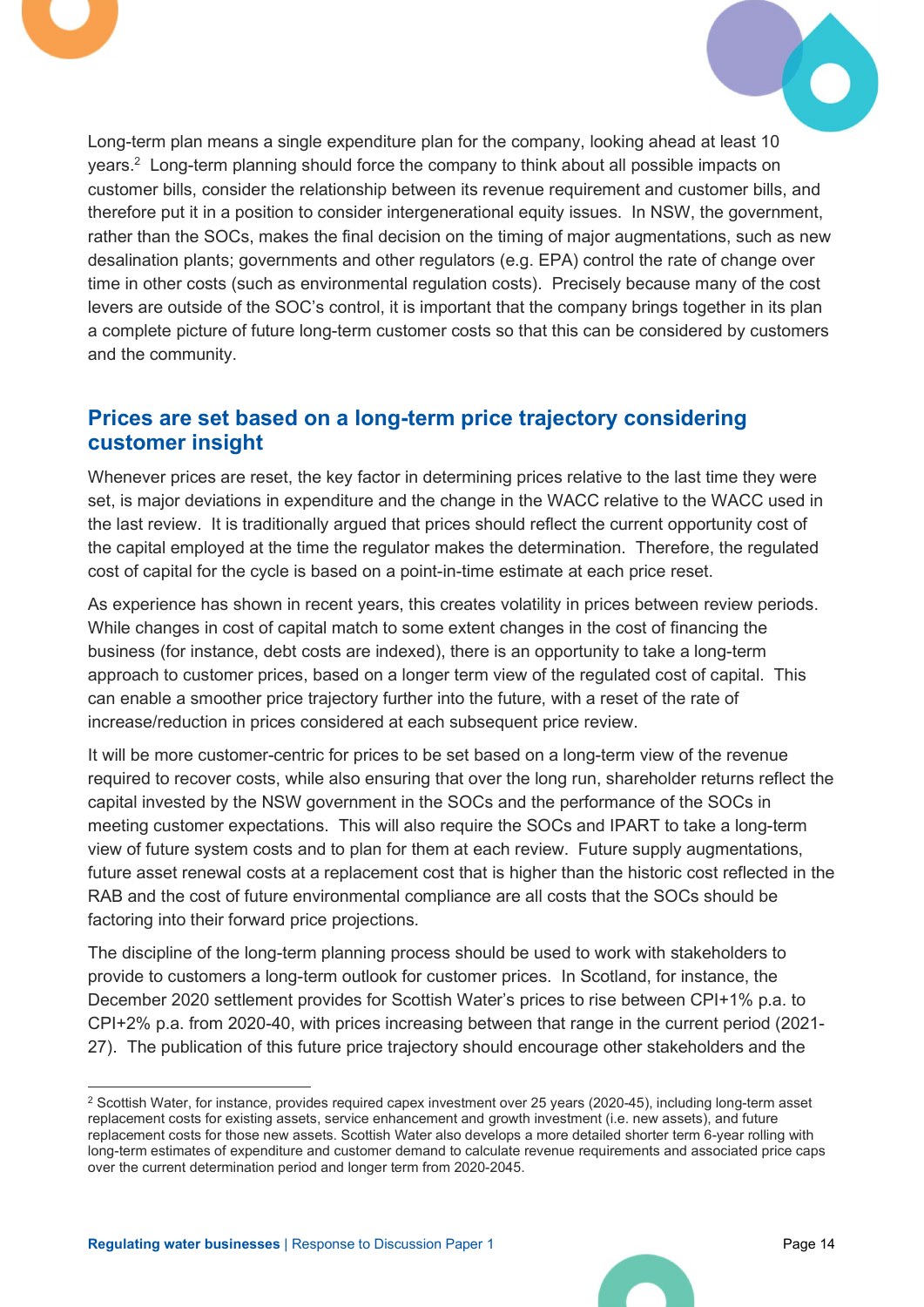



SOCs to anticipate and be transparent about future requirements that could impact system costs and customer bills.

# The long-term plan and the price review focus on efficiency and innovation

The short-term pressure to keep bills affordable may mean some necessary expenditure is deferred by the SOCs. While an imperative to reduce costs can drive innovation and change, equally, hard budget constraints (through fixed opex allowances) can lead to cost savings that do not necessarily reflect improved efficiency. It is, for instance, easy to generate financial savings by reducing capital maintenance budgets without any short-term, noticeable deterioration in network performance.

Regulated businesses do not have the same risk/reward profile as businesses in competitive markets. SOCs do not benefit from increased long-term market share or higher profits if they are more innovative than their peers. Equally, while the SOCs face WICA competition, the commercial threat of losing revenue and market position may not be as strong in the short-term as it is for companies in competitive markets that can lose their customer base in a very short time period if they are not performing well.

While SOCs undertake research and innovation activities, more could be done if the regulatory framework were to provide explicit incentives or dedicated funding to do so. Sydney Water invests a low percentage of revenues on research and development relative to other utilities in Australia and internationally. This is influenced by the current regulatory framework, and the expenditure review process, with its focus on efficiency and least cost. The expenditure review process may disallow or deem inefficient any expenditure for innovation. Not all desirable innovative initiatives will satisfy expenditure efficiency tests because their outcomes are generally uncertain.

Most economic regulators have introduced in the last decade or so additional funding sources to overcome this bias against innovation. Sometimes this has been in the form of competitions for limited funding between peer companies (e.g. water and energy regulation in Great Britain). Competitions allow the regulator to apply tests to ensure the funding goes to valuable projects, while factoring in the higher risk profile of an innovative project in a way the SOC may not when comparing the project to more conventional projects.

In Scotland, with a water industry comparable to NSW in terms of public ownership and independent regulation, the Scottish water regulator (WICS) has recently concluded that:

Regulators have focused on funding regulated businesses for a regulatory control period to establish and maintain the hard budget constraint. In so doing, regulators and utilities have not been able to have full regard either to the long-term horizon of investment or the application of whole-life cycle cost analysis…..The hard budget constraint addresses cash costs – it does not address non-cash costs such as environmental externalities. Such externalities have typically not been included in the setting of charges of regulated utilities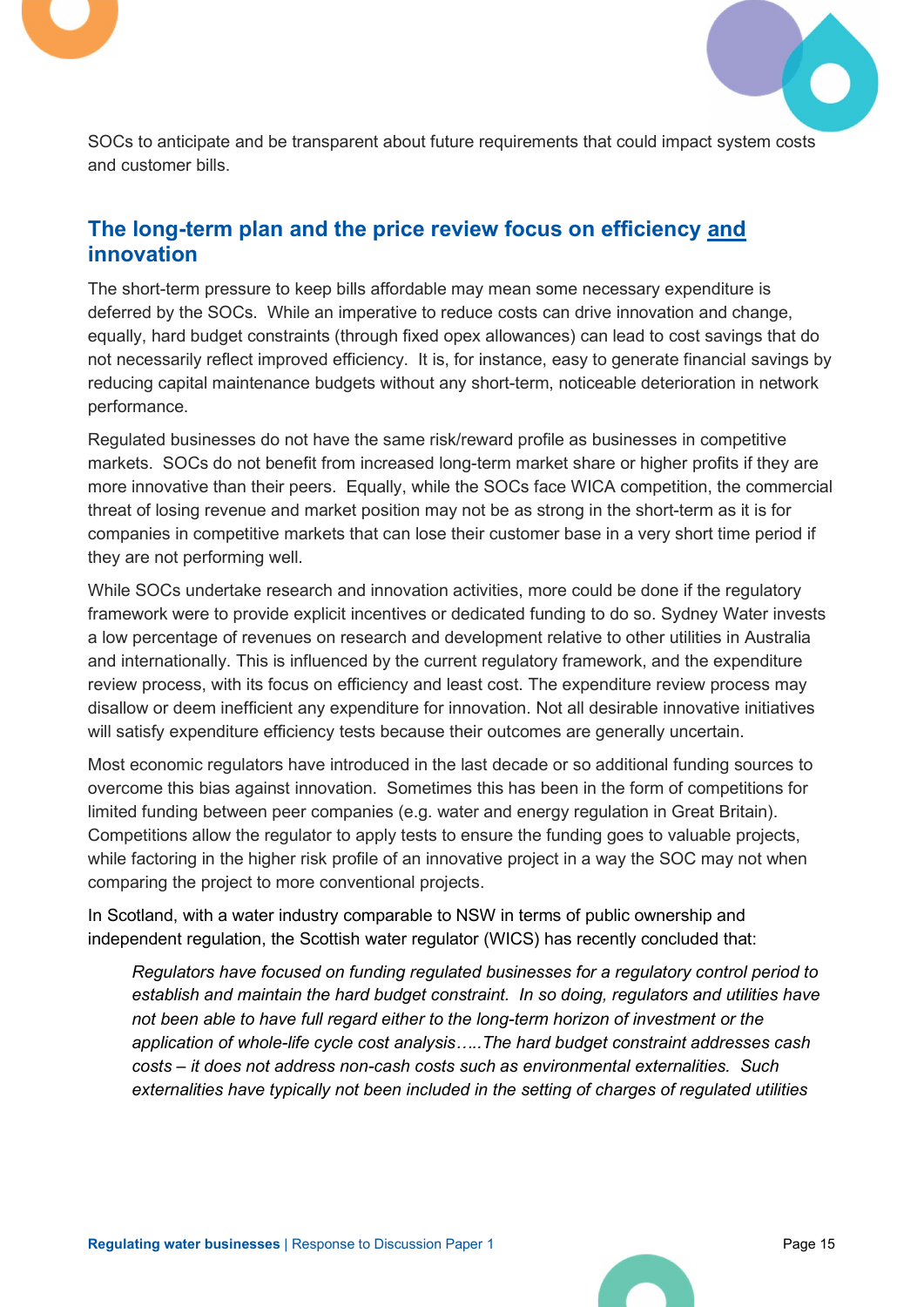



and, not surprisingly, regulated companies have had little focus on reflecting non-cash costs into their investment choices. $3$ 

To address this concern WICS has set up a ring-fenced allowance of \$250m for the period 2021- 27 designed to be available for projects where the company may be able to secure a better environmental outcome (e.g. lower emissions) but where short-term cash considerations may prevent it making the most welfare-enhancing long run investment choice for customers.

In summary, strategic reform should seek to promote both efficiency and innovation. For efficient firms, strategic innovation is a necessity. Reform can maintain the efficiency properties of price reviews, while at the same time providing solutions designed to overcome the downsides of hard budget constraints on cash, and the relatively weak strategic imperative to promote innovation that follows from the SOCs' market position and their regulatory framework.

### IPART has a key role as an agent of change in promoting the long-term focus

Sydney Water welcomes more strategic engagement between IPART and the SOCs. A feature of the regulatory process that needs to change is that senior management on both sides should spend more of their time focused on the big long-term issues that will determine the quality of service and price that customers receive in the long-term.

We have already tried to move to more engagement with IPART through the introduction of annual meetings between the Sydney Water Board and the IPART Tribunal. These meetings review the strategic outlook, supported by a performance and expenditure update provided by Sydney Water.

We welcome the concept of a strategy and high level planning meeting halfway through the regulatory cycle, as suggested by IPART. The concept is that we would present our vision for the review to IPART. As IPART suggest, the objective would be to encourage "the business to develop and present robust earlier in the process" and also to encourage the business to engage with its customers. This type of meeting may be part of developing a culture of collaboration between the SOCs and IPART, so that SOC price review submissions contain fewer surprises for IPART and so that there is a greater sense of the SOCs and IPART together guiding the regulatory process so that it focuses on the most important long-term issues for customers. It is perfectly possible, and highly desirable, for the SOCs and IPART to review together the strategic focus of future SOC submissions, while fully respecting their independence and accountability for their own particular functions.

<sup>&</sup>lt;sup>3</sup> Water Industry Commission of Scotland, Strategic Review of Charges 2021-27, Final Decision Paper, 2020 p 18.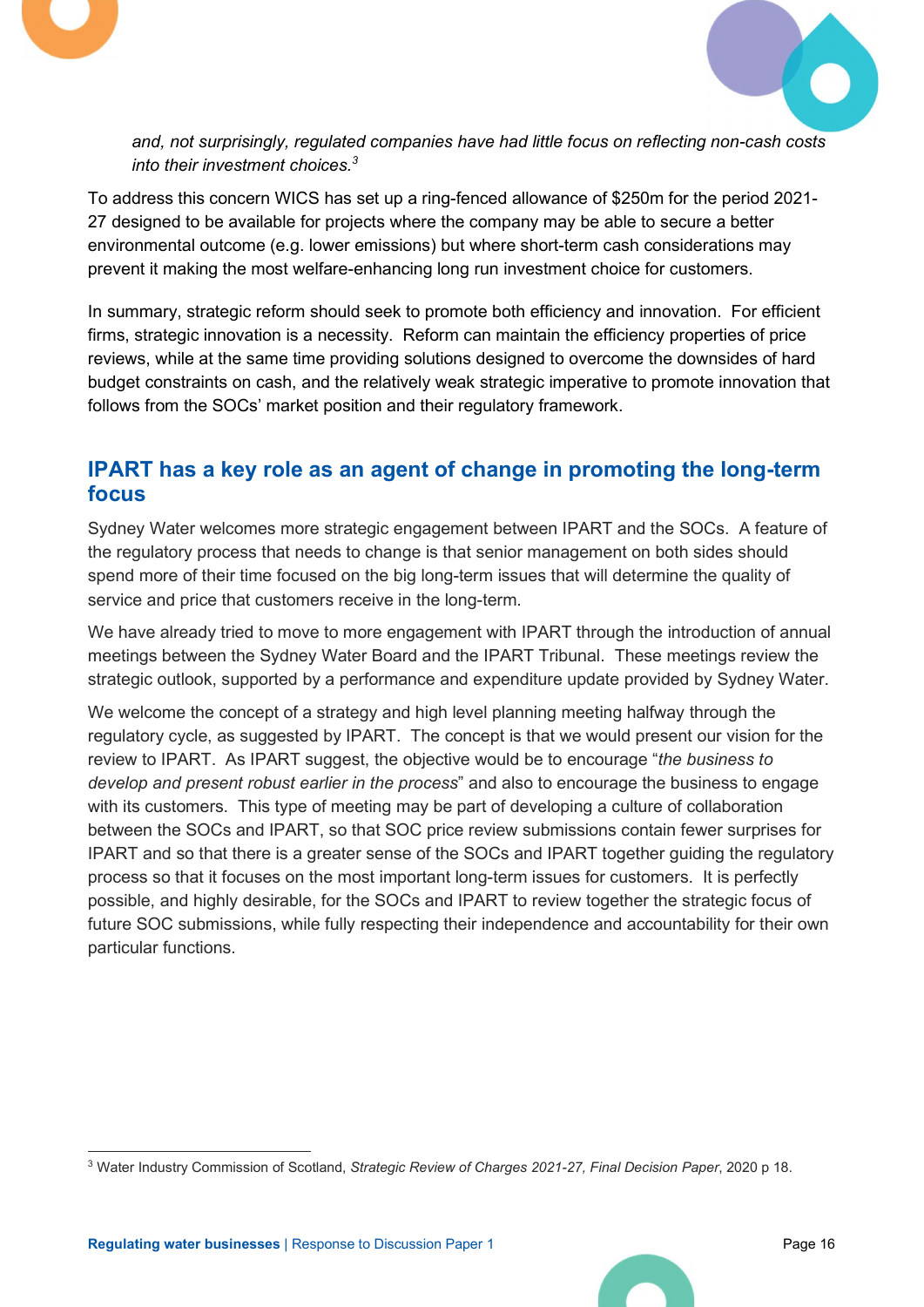

# 3 Understanding price-quality tradeoffs

#### Key messages

- The Operating Licence should reflect minimum standards. Customer preferences around levels of service are best considered within the context of the SOC business plan presented during the price review.
- We propose that our Operating Licence is reviewed 'by exception' to focus on areas of greatest value and make the best use of available resources.
- Sydney Water's view is that all of our regulatory processes with IPART need to be more strongly focused on addressing the issues that will most affect the service and price that Sydney Water provides in the years to come. It is not consistent with that approach to continue to do unfocused operating licence reviews that do not have a clear strategic purpose.

# The Operating Licence should reflect minimum standards

Operating Licences generally contain minimum standards to protect consumers. By comparison, customer preferences based on willingness to pay are typically used by regulated businesses to consider price-quality trade-offs as part of its price proposal or overall business plan.

For businesses with an Operating Licence, we consider the licence should reflect minimum performance standards. Performance above those standards should be agreed with customers via the price review. This would allow more explicit consideration of price-quality trade-offs and a more holistic consideration of these trade-offs in the context of the overall bill. This would include the impact of other cost drivers that can affect bills, such as changes in environmental standards or water quality guidelines, or the need for future supply augmentation.

Performance standards in the Operating Licence would ideally reference a rolling average to reflect how multiple factors affect performance (including weather and demand). Performance for most service standards cannot be flexed up and down quickly. Rather there is a longer term relationship between investment, both capital and maintenance, and performance.

It is worth noting that the Operating Licence focuses on service standards relating to the service experienced by an individual customer (i.e. at a property level), while environmental standards are set by the EPA in Environment Protection Licences. These environmental standards also affect the service levels that customers pay for, and are a significant driver of our costs. Accordingly, just considering standards as defined by the Operating Licence does not provide a full picture of the service provided by Sydney Water, the standards we must meet, or how well we are performing against those standards. To effectively look at service/price trade-offs, and to ensure that customers (and communities) receive services that are in their long-term interests, it is important to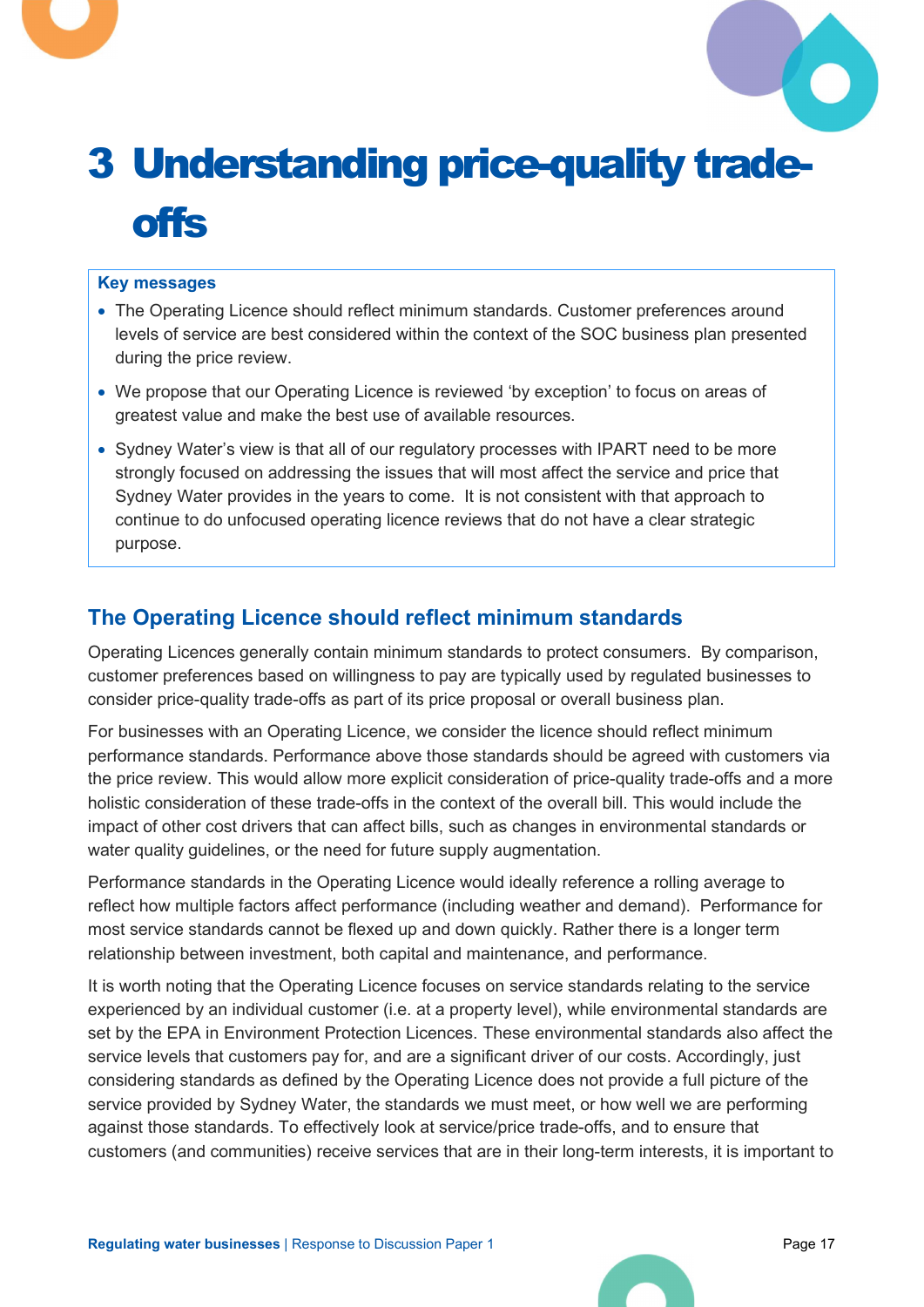



look holistically at all regulated standards that affect the service that customers receive. This should be considered by the Regulatory Advisory Panel.

# The Operating Licence review should adopt a 'by exception' approach

We propose that our Operating Licence is reviewed 'by exception'. Recent operating licence reviews have served no clear strategic purpose. If we are to transition to the price review process being better used to focus on the long-term customer interest and the SOC's long-term plan for customers, it follows that IPART and SOCs together have to let go of regulatory processes that are not adding sufficient strategic value to justify the time and resource that they entail. Rather than automatically revisiting every clause in each end-of-term licence review, a review could be conducted as needed. Reviews could be targeted to issues of particular concern to IPART, stakeholders and customers, with the strategic purpose of the review being more clearly articulated up-front.

The aim of this approach is to focus on issues of greatest value and to reduce the regulatory burden on all parties involved. IPART's Operating Licence review is resource intensive. In our last review, we received 17 formal requests for information from IPART over a seven-month period, containing over 200 individual questions, as well as ad hoc requests throughout the review. Some responses required a month of work to provide the information requested. This was in addition to the significant internal preparation work that had occurred prior to the release of IPART's Issues Paper. Moreover, the last licence review was completed only two years ago in 2019.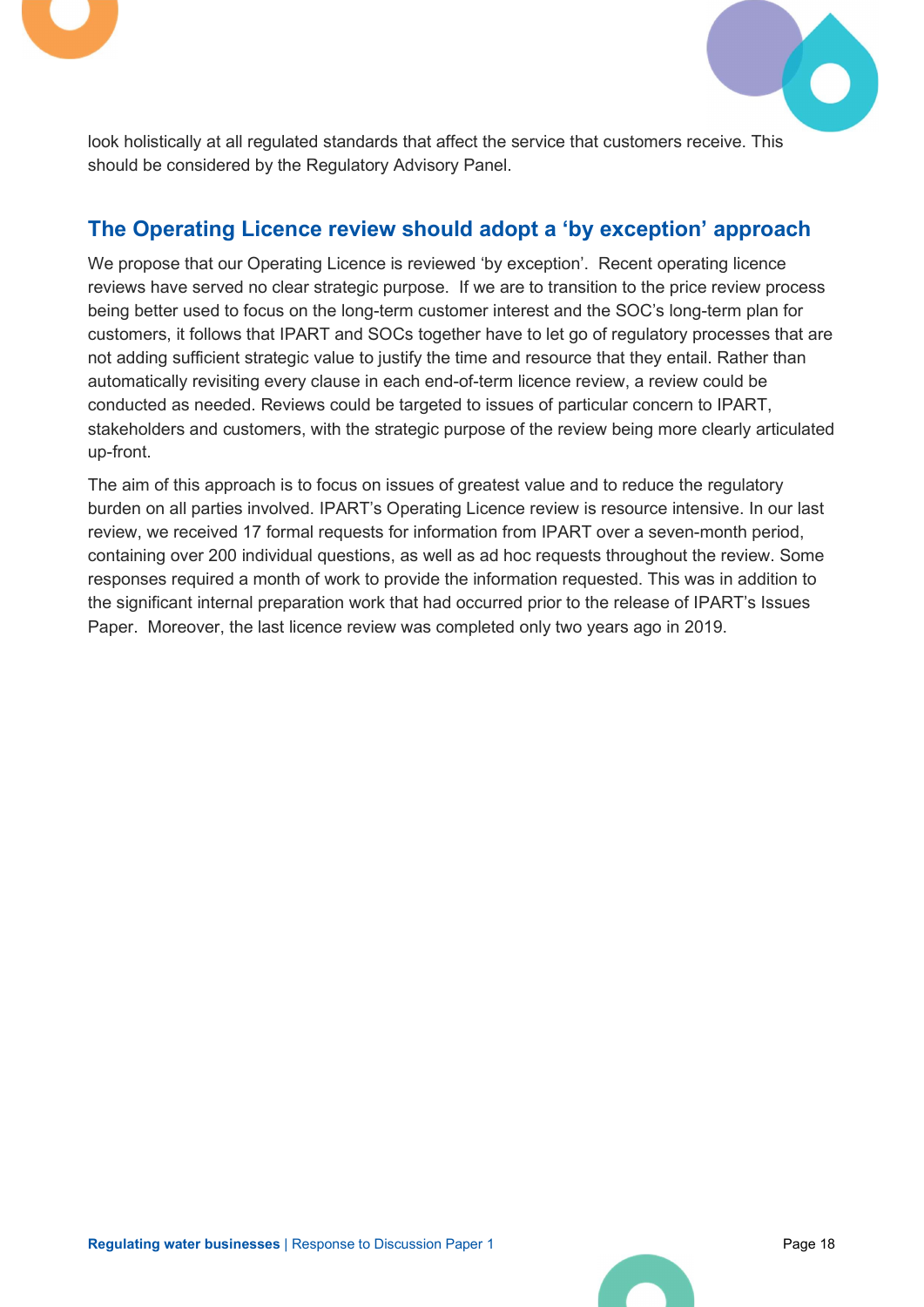

# 4 Customer choice pricing

#### Key messages

- A focus on customer choice may promote a focus on the demand side and perhaps the role of digital meters in helping to engage better with customers and reflect their preferences. To this extent we support IPART's focus on customer choice pricing.
- However, customers need a stronger focus through the regulatory process on the entirety of the service that they receive, to deliver the best value in meeting their collective requirements. A focus on customer choice at this time may be a diversion from the pressing issues that Sydney Water needs to resolve for its customer base and for the community as a whole.

### Focus should be on our customers' collective requirements

IPART and SOCs need to make choices about where to best focus their program to improve SOC performance through changes to the regulatory framework. It is clear to many stakeholders that the focus should be on ensuring the process adds more value to the resolution of some of the major challenges that will determine the service customers receive in the long run. Another way to describe this is the reform should focus on the wider package of services that all customers receive.

Against this background, customer choice has the potential to be a significant distraction:

- Compared to other utilities, much of the service provided by water companies is a shared community product. It is not possible for a customer to opt in or opt out of a specific quality of their drinking water or of the environmental standards that are met in their area.
- Many of the major decisions that will affect the nature and price of the service, such as the augmentation of water supplies, are not decisions likely to be influenced in any practical sense by whether customers opt in or opt out of a related service. There is a significant requirement to engage customers and seek their views in making decisions, but a retail choice framework is not likely to make a significant impact on these decisions (and even to create those options, will itself incur a significant investment cost).

Also, some of the examples IPART identifies are a subject of discussion with our entire customer base.<sup>4</sup> IPART's opt-in approach for these services may not provide sufficient funding to deliver projects that will deliver broader customer and community benefits.<sup>5</sup> Therefore, limited uptake under an opt-in approach for particular services will result in nominal benefits while imposing significant administrative costs. Rather, these services should be reflected in our broader service package.

<sup>&</sup>lt;sup>4</sup> In particular, smart meters, carbon offsetting and environmental programs: Atkins, Sydney Water Corporation Expenditure and Demand Forecast Review, Final Report, 2020; Office of Environment and Heritage, Achieving Net-Zero Emissions by 2050, 2016.

<sup>5</sup> For example, preliminary analysis suggests that business benefits from digital metering may be contingent upon a broad-scale roll-out. The potential benefits will not be realised under limited uptake.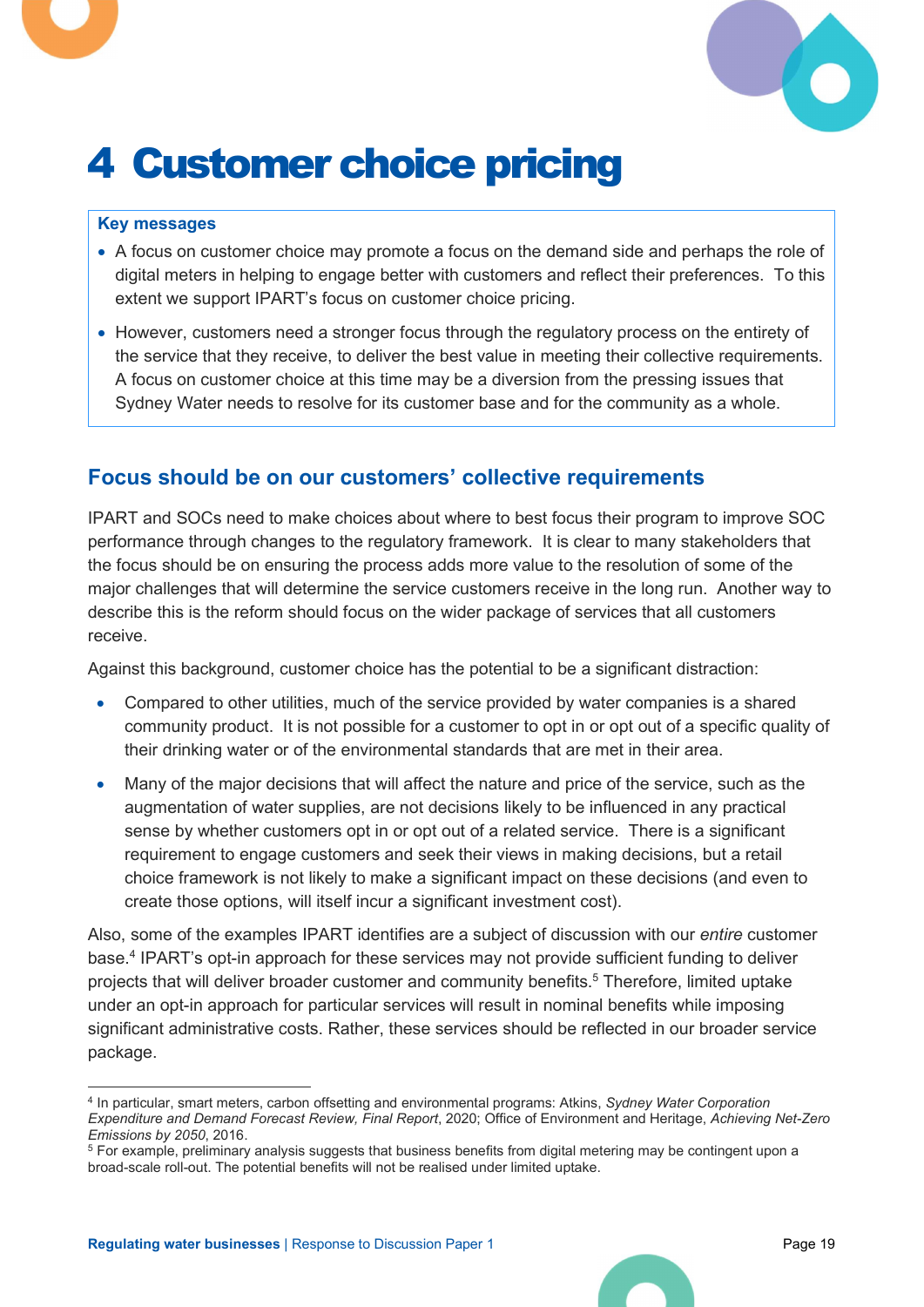



We appreciate that in many industry structure contexts, harnessing the buying power of customers can drive innovation and reform. We do not rule this out in the water sector. For instance, given the shape of peak and off-peak flows that we see in water demand, there may in time be scope to offer customers different tariff structures based on their anticipated demand. This in turn may enable SOCs to make more efficient investment decisions to service those customers, and it may support the case for the rollout of digital to the residential customer base.

However, given the pressing case that already exists for major reform of current regulatory processes, we find it hard to imagine that a major investment in developing customer choice is going to provide a good return for customers at this time.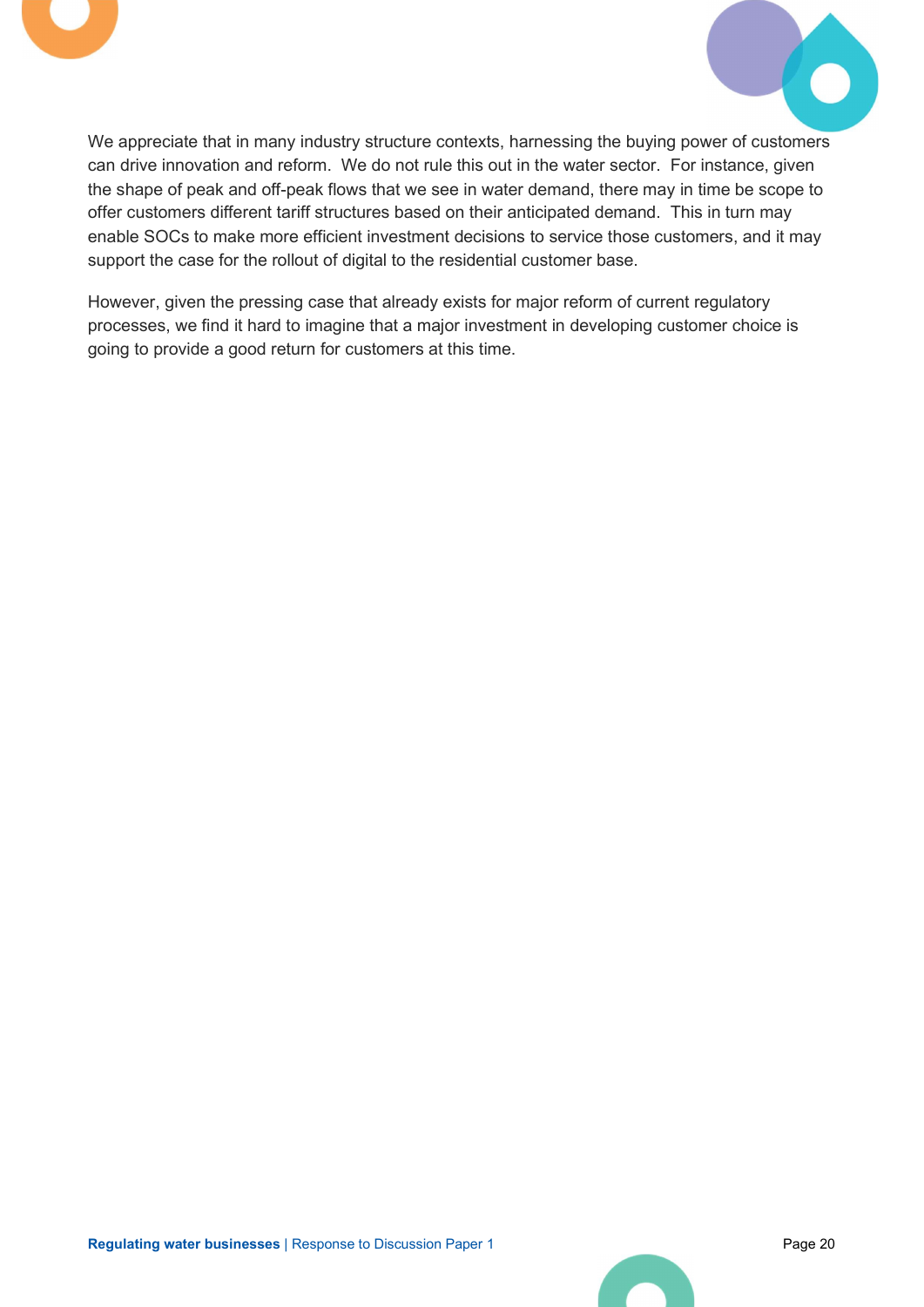

# 5 Allowing different forms of price control

#### Key messages

- Sydney Water will propose a revenue cap at its next price review.
- Revenue caps separate the company's revenue from pricing policy, enabling the company's capacity to bear risk to be targeted to areas of performance which it can aim to influence, such as leakage.
- We will work with IPART to ensure we price according to appropriate pricing principles.

### Revenue caps are the efficient solution for companies with high fixed cost structures

We support IPART encouraging utilities to propose different forms of price control. Regulation seeks to align revenues with costs, subject only to placing risk and incentives on companies to seek to improve performance. Revenue caps are inherently better designed to perform this task than price caps. Revenue caps have supplanted price cap regulation in Great Britain over time, and both the AER and the ESC in Victoria have moved in the direction of price caps in recent years.

As shown in the table overleaf, the AER, the QCA and the ACCC apply revenue cap regulation to industries with a heavy reliance on fixed assets like Sydney Water (e.g. electricity networks, ports and railways). Price caps are preferred only where businesses are asset light (e.g. postal sector) or where a dominant regulatory objective is to promote competition (e.g. gas pipelines and telecommunications sectors).<sup>6</sup>

<sup>&</sup>lt;sup>6</sup> For gas pipelines, price caps are also only the alternative to where parties cannot agree through commercial negotiation. This is not reflective of IPART's framework for Sydney Water.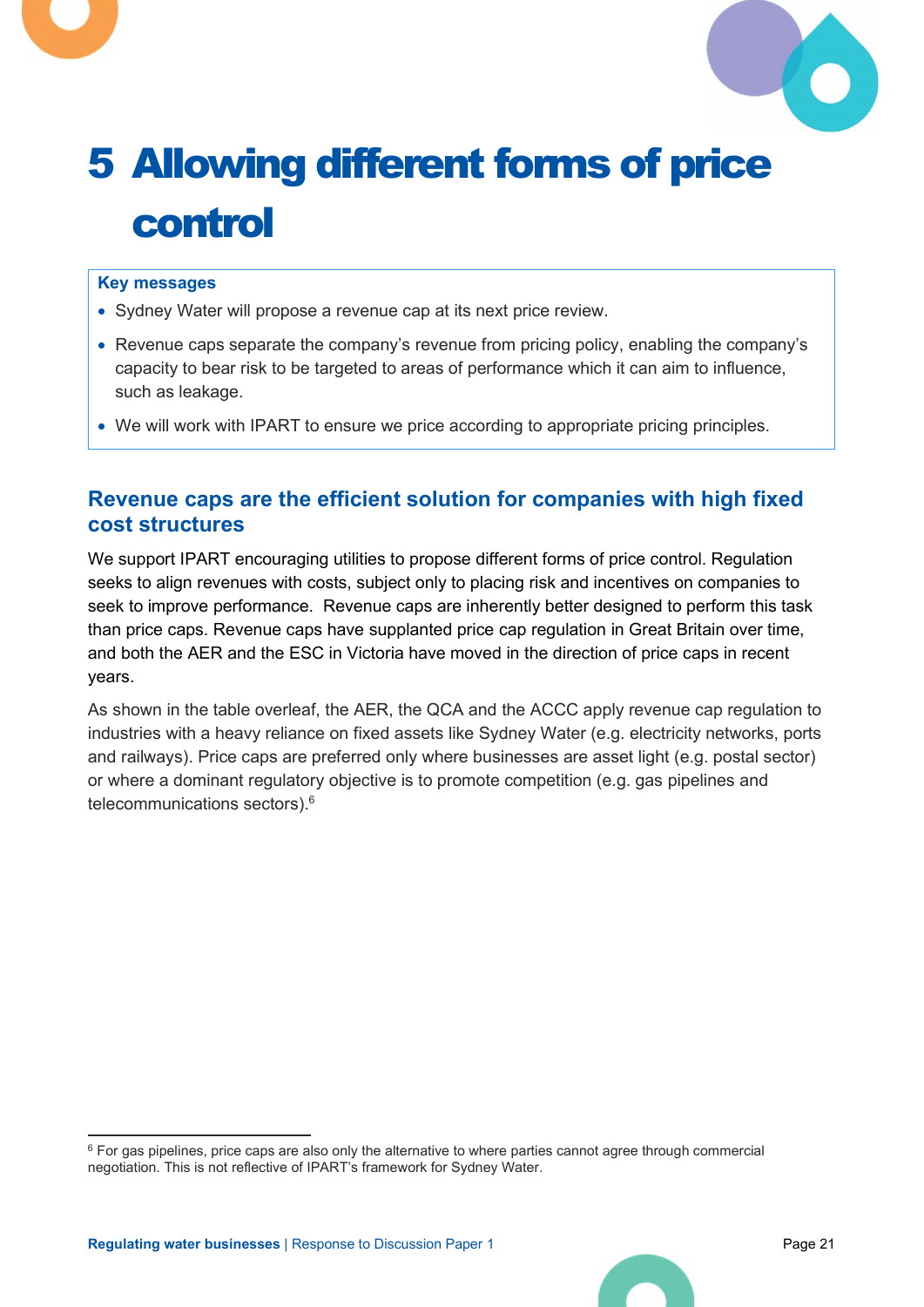

Ofwat moved to revenue caps in a decision in 2008 based on (a) avoiding disincentives to promote water efficiency and (b) removing the scope for the company to outperform or underperform on revenue due to demand. In 2013 the AER decided that "*under a revenue cap...a distributor's* revenue is fixed by the AER over the regulatory control period. Distributors can therefore increase profits by reducing costs. This creates an incentive for distributors to undertake demand side management projects that reduce costs".

Sydney Water currently expects to recover about 3% (\$300m) less in revenue than allowed for by our revenue requirement (as a result of lower than forecast water demand). This is the equivalent of a large unintended efficiency challenge, as if IPART had granted us 3% less opex in our opex allowance. While this misalignment is a result of deviation in consumption from our own water demand, placing such a premium on our ability to forecast inherently uncertain demand is not a good use of the company's ability to bear risk. It is far better to place any revenue risk on a variable that Sydney Water can seek to improve to benefit customers.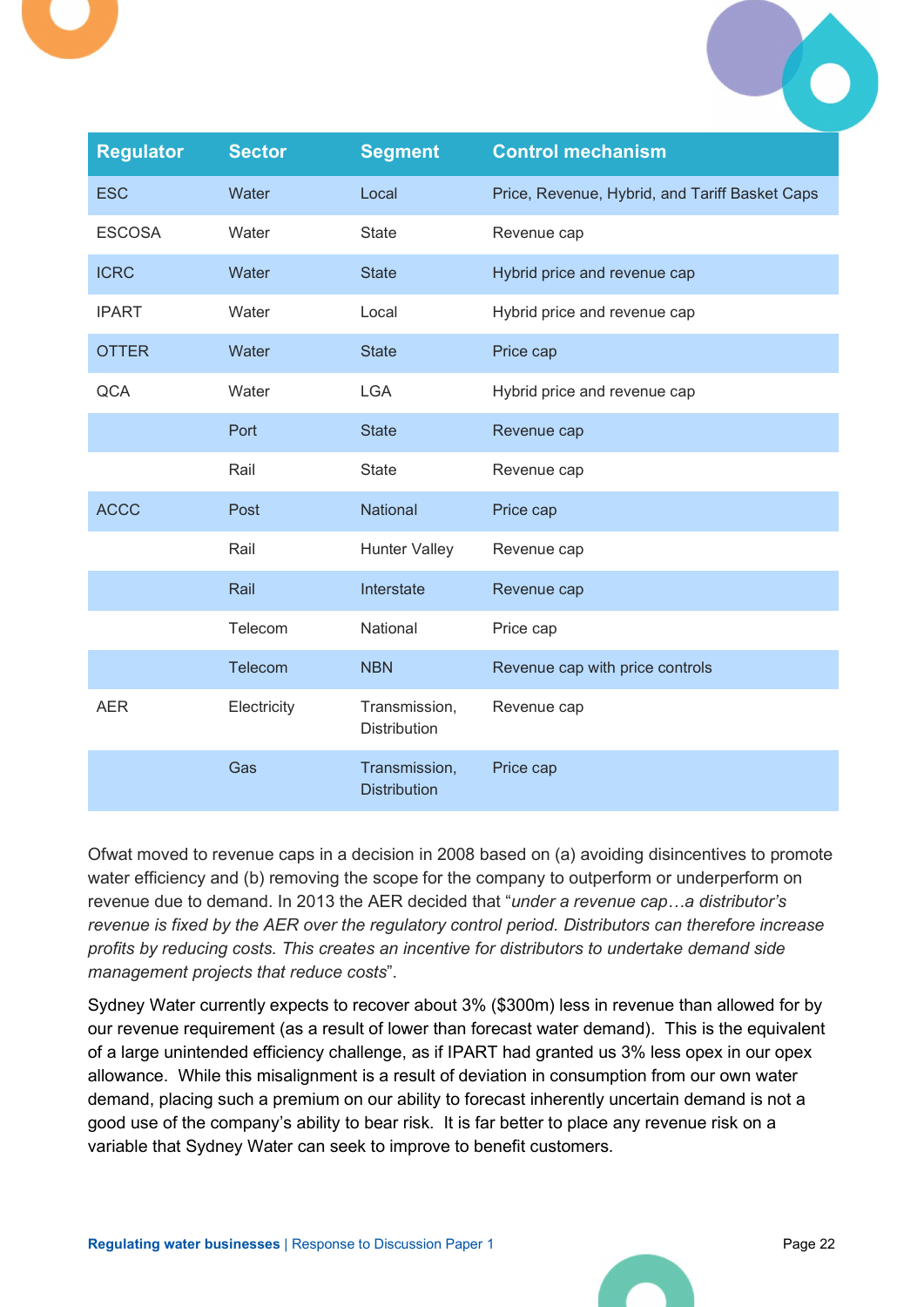



We support side constraints under a revenue cap that are aligned to the National Water Initiative's pricing principles. However, concerns about customer bill volatility are often significantly overstated. Firstly, the main reason for variability in a customer's bill is likely to be their pattern of consumption over time. Customers tend not to consume exactly the same volume from one period to the next. Secondly, we already adjust the service charge to take account of the operation of SDP in the previous period. In summary, the Sydney Water service charge and the bill faced by the average customer is already subject to variability within period.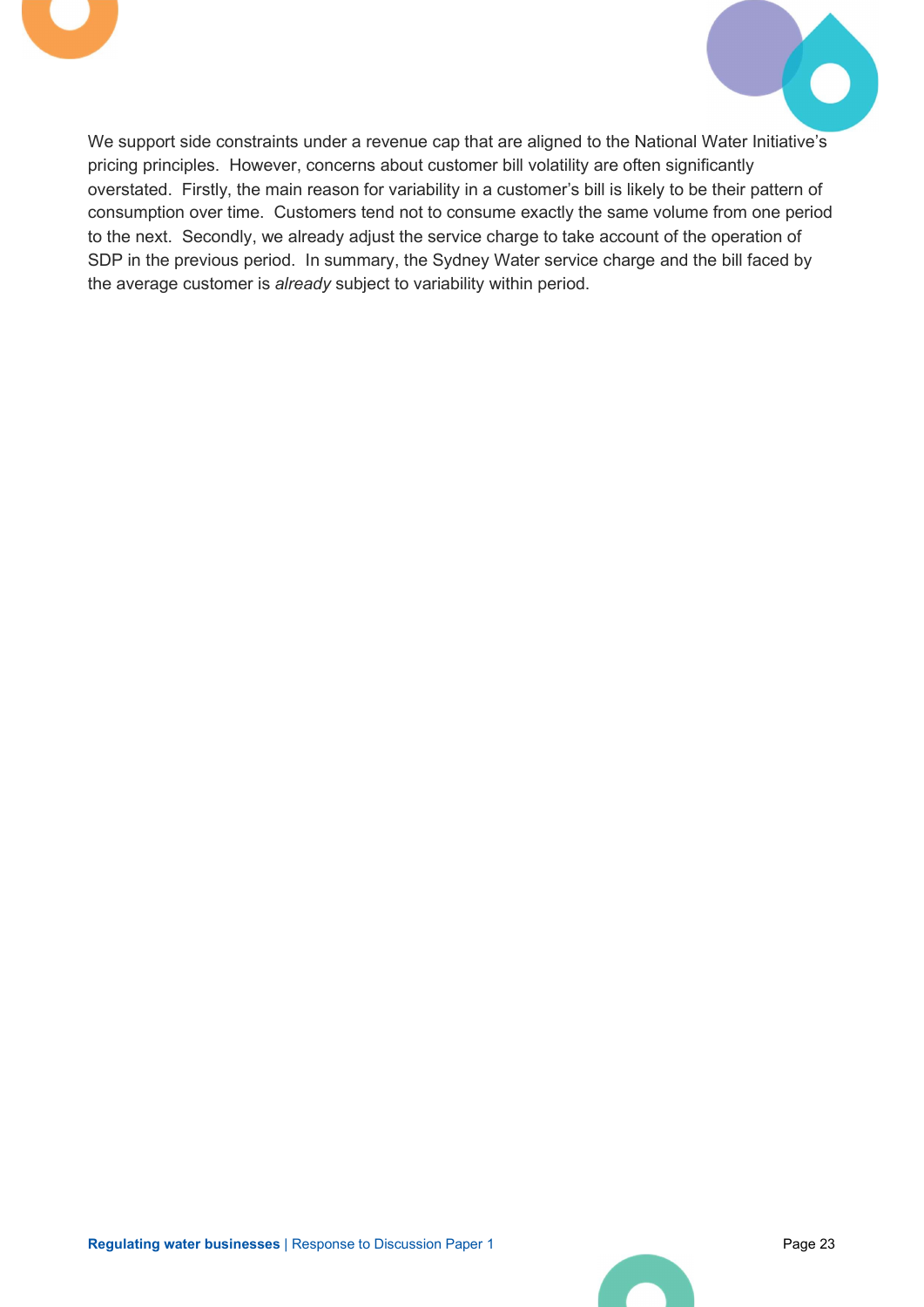

# 6 A shadow price for leakage

#### Key messages

- We support a shadow price on leakage. It provides a clearer financial signal for the cost of leakage for the business to respond to and aligns to government policy and other water conservation initiatives.
- However, calibration of the shadow price and baseline leakage target require further work by IPART to prevent over-investment in leakage reduction.

### We support a shadow price for leakage

We consider IPART should begin implementing the shadow price in the next determination period, based on performance in 2024 onwards.

IPART's proposed shadow price strengthens the incentive for Sydney Water to reduce leakage. In particular, it provides a clearer financial signal for the cost of leakage for the business to respond to. We support this proposal – SOCs should face the full cost of water that is lost through leakage. It would also be complementary to other water conservation initiatives, including government policy relating to the Greater Sydney Water Strategy being published later this year. Together, these initiatives benefit customers in the long-term by deferring costly supply augmentation.

# Within period adjustments for leakage performance fit well under a revenue cap

IPART proposes to compare actual leakage performance with the target over the previous determination. We consider in-period pass-throughs will better benefit consumers.<sup>7</sup> Doing so on an annual basis will bring greater transparency to leakage performance and ensure consistent leakage management by SOCs. So long as IPART's baseline leakage target is reasonable, there will be little change to average customer bills.<sup>8</sup>

This would operate well in a revenue cap framework. Previous year leakage performance could be passed through service charges together with shortfalls or over-recovery in revenue from demand volatility. Side constraints can prevent instability in customer bills to appropriately balance risks between our shareholder and customers, and minimise the impact to customer bills between periods. Because a revenue cap would also rebalance water conservation incentives for SOCs, together these schemes would encourage more water conservation in the round.<sup>9</sup>

<sup>&</sup>lt;sup>7</sup> These in-period adjustments are the norm for similar Outcome Delivery Incentives set by Ofwat in PR19: Ofwat, PR19 final determinations: Delivering outcomes for customers policy appendix, 2019.

<sup>&</sup>lt;sup>8</sup> Even with Sydney Water's worst leakage performance in recent history in 2020FY, a shadow price would have only

penalised annual revenue in the following year by an estimated \$20m.<br><sup>9</sup> We also note that a shadow price is a much better use of the capacity of the SOCs to bear some limited financial risk than price caps, which expose SOCs to financial risk from fluctuations in water demand relative to a forecast made several years earlier.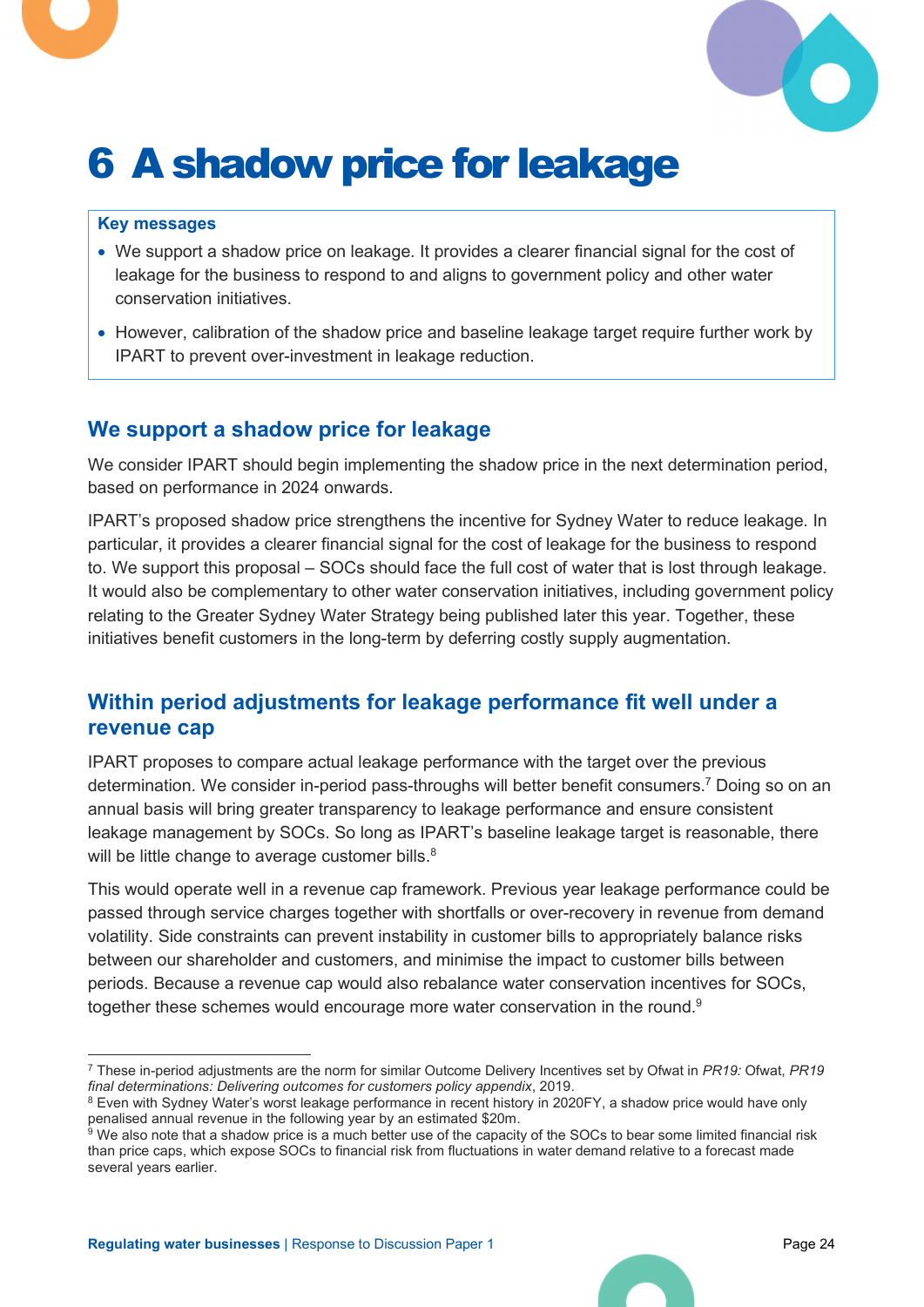



Importantly, this is also a much better use of the SOC's limited capacity to bear risk. Revenue risk from a shadow price is more controllable than revenue risk from variation in water demand under price caps.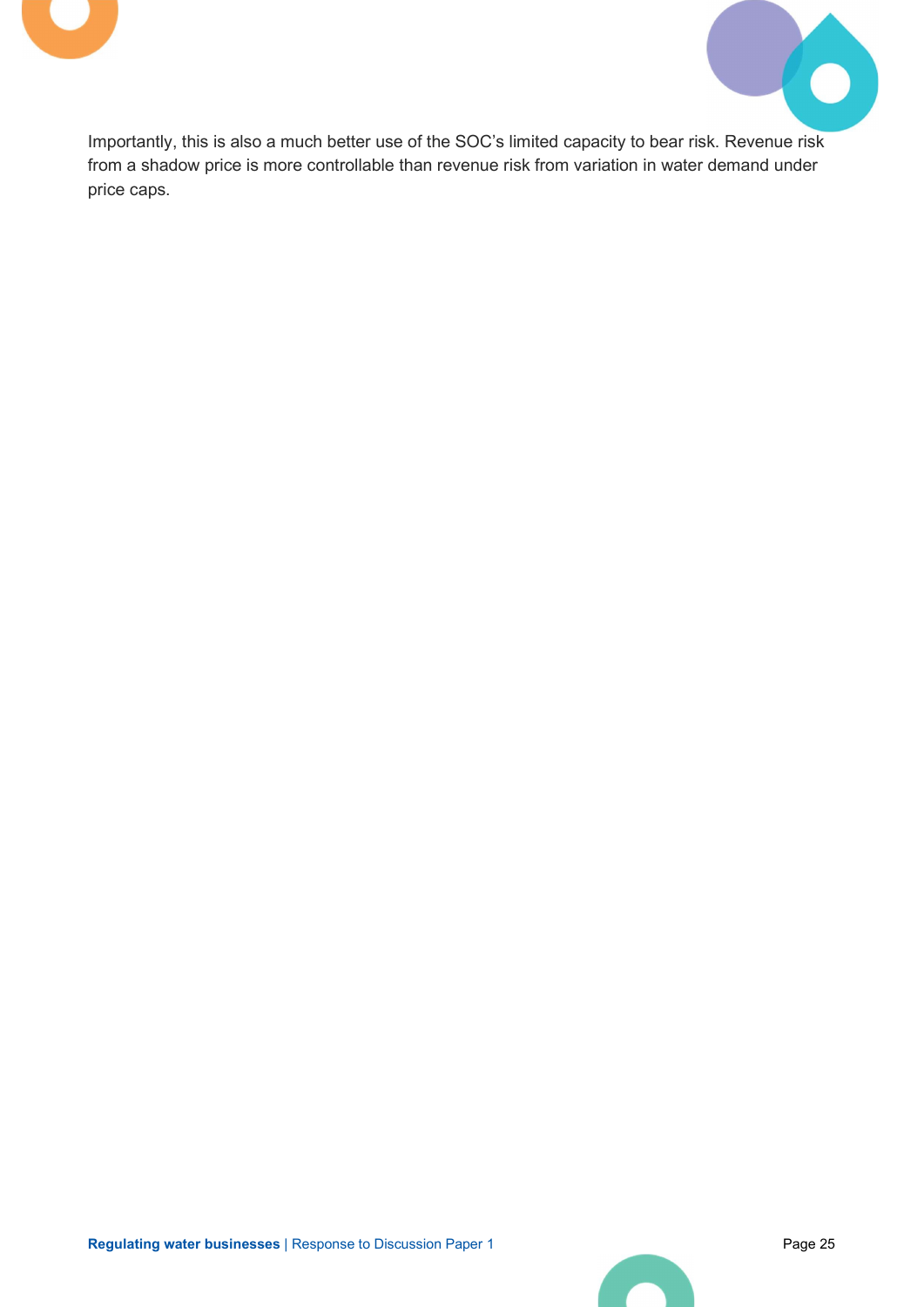

# 7 A Regulatory Advisory Panel

#### Key messages

- We support a Regulatory Advisory Panel as it could enhance co-ordination and information sharing between regulators and policy makers.
- A focus area of the panel should be to encourage regulation that adopts best practice principles and explore new and innovative approaches that can increase value that the ecosystem delivers to our customers and the community.

# We support a Regulatory Advisory Panel

We support a Regulatory Advisory Panel to promote regulatory decisions that are in the long-term interests of customers. Enhanced co-ordination and information sharing between regulators can avoid potentially conflicting or misaligned requirements, encourage best practice regulation and promote innovation.

To be effective, the panel should adopt best practice regulatory principles to guide its activities. In its submission to the NSW Productivity Commission, IPART commented that regulatory requirements imposed on water utilities should be subject to:

best practice regulatory principles, including consideration of all viable options and the adoption of approaches that achieve objectives at lowest net cost or greatest net benefit – i.e., value for money.<sup>10</sup>

A key focus area of the Regulatory Advisory Panel should be ensuring greater transparency in the methodology used to establish new regulatory standards and the evaluation of the impacts of these standards on regulatory businesses and their customers. The panel should focus on ensuring such standards have regard to customer preferences, rigorous cost-benefit analysis and that appropriate funding is provided to meet those standards. It should also provide a forum within which government policy objectives can be discussed, for example, around climate change.

The Regulatory Advisory Panel might also assist in encouraging more innovative regulatory approaches. For example, IPART has supported market-based mechanisms to achieve environmental objectives:

Pollution mitigation is a major driver of costs in sewerage management. At present, most environmental regulations license a business or plant to pollute a certain amount in each period. Creating a cap and trade scheme would lead to a more efficient allocation of pollution rights and increase flexibility, allowing environmental objectives to be met at least cost. It might also facilitate greater competition in the provision of sewerage treatment (particularly inland, where pollution mitigation costs are the greatest). $11$ 

<sup>&</sup>lt;sup>10</sup> IPART, Submission to the NSW Productivity Commissioner - Kickstarting the productivity conversation, 2019, p 3.

<sup>11</sup> IPART, Opportunities for further reform – IPART's submission to the Competition Policy Review Issues Paper, 2014, p 22.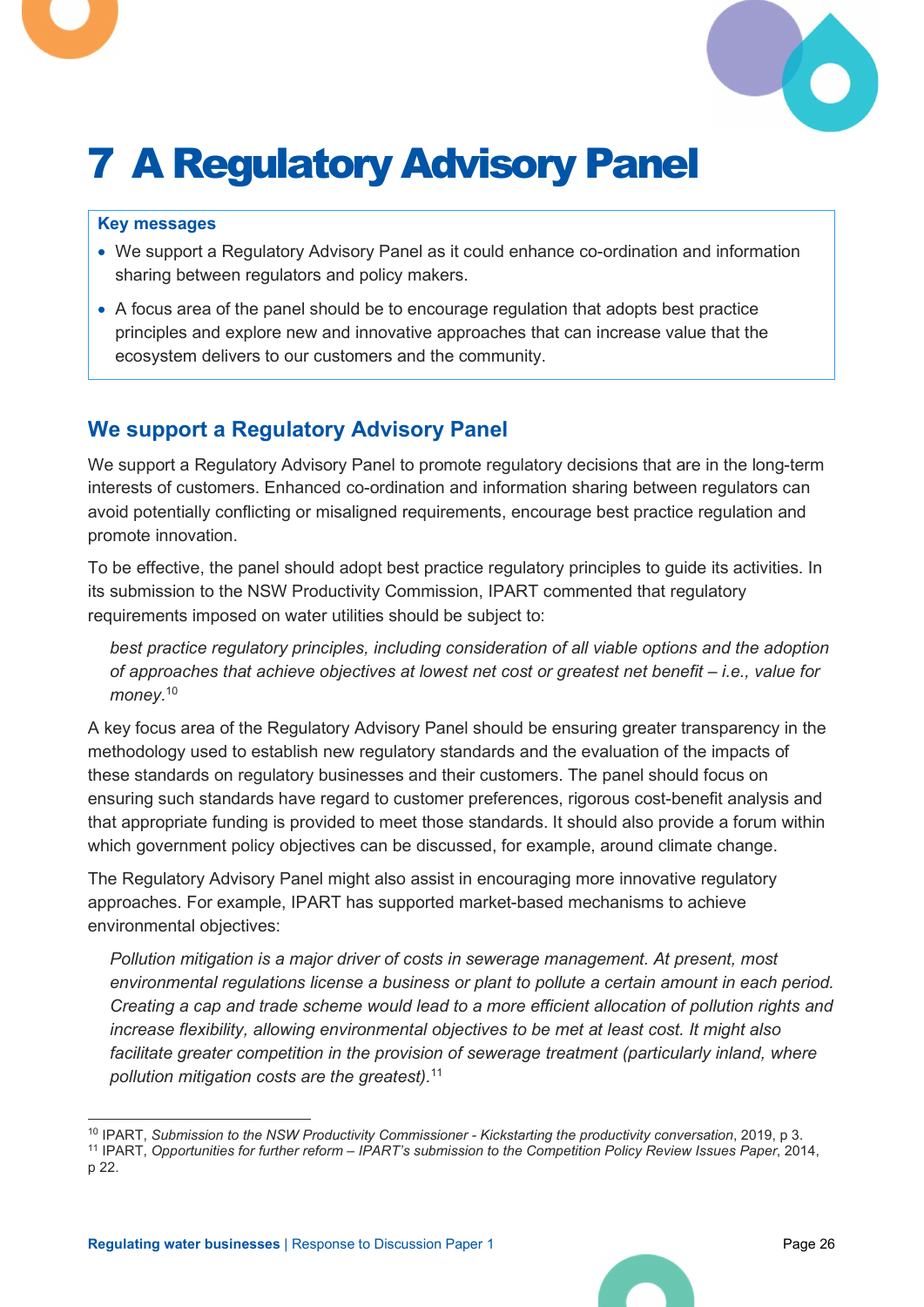



Sydney Water is collaborating with the EPA to understand the role of nutrients in the Hawkesbury-Nepean River. This will lead to improved trading ratios for offset proposals with the EPA, making this a cost-effective option to tackle waterway quality degradation and improve river health. Discussing such initiatives in the panel would encourage continuous improvement and innovation in regulatory practice.

# Feedback on the draft charter

We support the suggested charter; however, it could make the objective of promoting the long-term interests of customers more explicit. We agree that minutes and decisions should be made public, to support transparency and accountability.

We note the draft charter states the panel will meet at least twice a year, which we support. Meeting more than twice a year may be required, especially in the initial stages of information sharing and collaboration. Ultimately, the panel's success will depend on the level of engagement from its members. To assess its effectiveness, the panel could establish clear measures to ensure it is achieving its objectives. Performance against these measures should be periodically and independently reviewed. It would be sensible to assess the effectiveness of the panel after an agreed trial period.

We agree members should include the EPA, IPART, NSW Health and DPIE. We support extending membership to the NRAR as it has a regulatory role in the sector. There may also be value in inviting central government agencies, such as Treasury and the Department of Premier and Cabinet, to some meetings. We do not think that membership needs to be extended to customer groups or utilities but agree such groups should be provided with the opportunity to present to the panel on key issues. Similarly, regulators from other industries or jurisdictions could share their challenges and regulatory innovations.